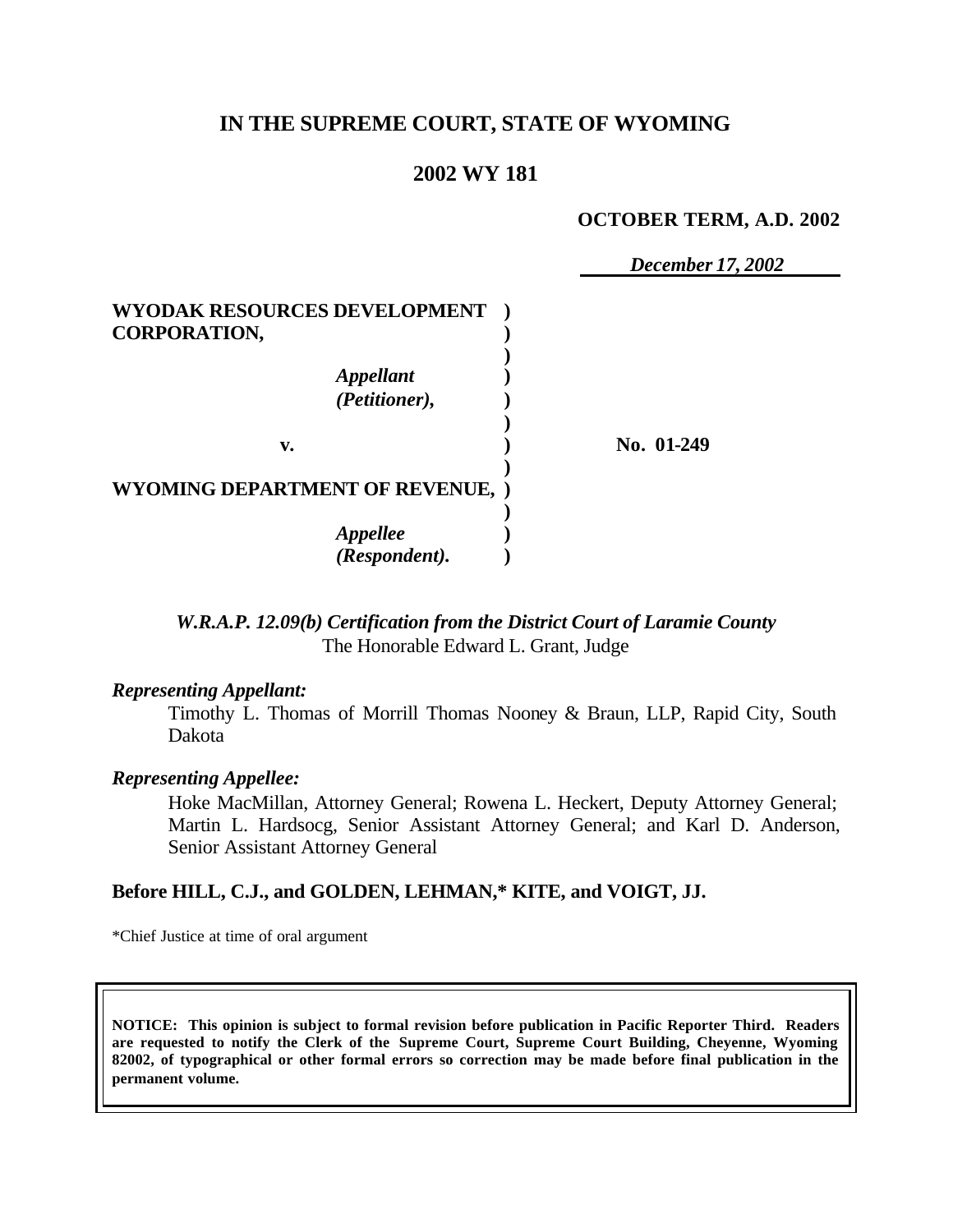KITE, Justice.

[¶1] Wyodak Resources Development Corporation (Wyodak) challenged the valuation of coal produced from its mine in Campbell County for the years 1992 through 1995, 1998, and 1999. Most of Wyodak's coal is sold under one long term contract with the joint owners of the nearby Wyodak power plant: Black Hills Corporation (Black Hills)–Wyodak's parent company–and PacifiCorp. Historically, Wyodak reported the value of the gross product sold to its parent company based upon the price it received under that contract. However, in 1997, Wyodak began claiming that, because the sale to Black Hills was not an arms length transaction, Wyo. Stat. Ann. § 39-14-103(b)(viii) (LexisNexis  $2001$ )<sup>1</sup> provided spot market prices must be used to determine the fair market value of that  $\cosh^2$ . This approach yielded a lower value resulting in a lower tax obligation. The Wyoming Department of Revenue (DOR) rejected Wyodak's position for years 1992 through 1995 on *res judicata* and other procedural grounds, and, for years 1998 and 1999, DOR determined the statutes did not allow use of spot market prices to determine the value of coal sold under this long term contract. The State Board of Equalization (SBOE) upheld DOR's decision. We affirm in part on somewhat different grounds and reverse in part.

#### **ISSUES**

[¶2] Wyodak presents these issues:

1. Whether the board erred in holding that petitioner's claim for refund of severance taxes paid for the 1992 coal production year is barred by the doctrines of *res judicata* and claim preclusion.

2. Whether the board erred in holding that petitioner waived its right to request refunds of severance taxes paid for coal production years 1993, 1994 and 1995 by failing to appeal from the original notices of valuation within 30 days.

3. Whether the board erred in holding that petitioner is barred by the doctrine of laches from challenging the valuation method used by the department in issuing notices of valuation for coal production years 1992, 1993, 1994 and 1995.

<sup>&</sup>lt;sup>1</sup> The legislature recodified Title 39 effective March 6, 1998, without making substantive changes. 1998 Wyo. Sess. Laws ch. 5. We will cite to the current, recodified statutes.

<sup>2</sup> "Spot Market" or "spot sales" refers to coal sold under contracts of less than one year in duration. *See*  Instructions to Complete Form 8101 MTD (Rev. Jan. 1999), Annual Gross Products Report for Coal, line 1b.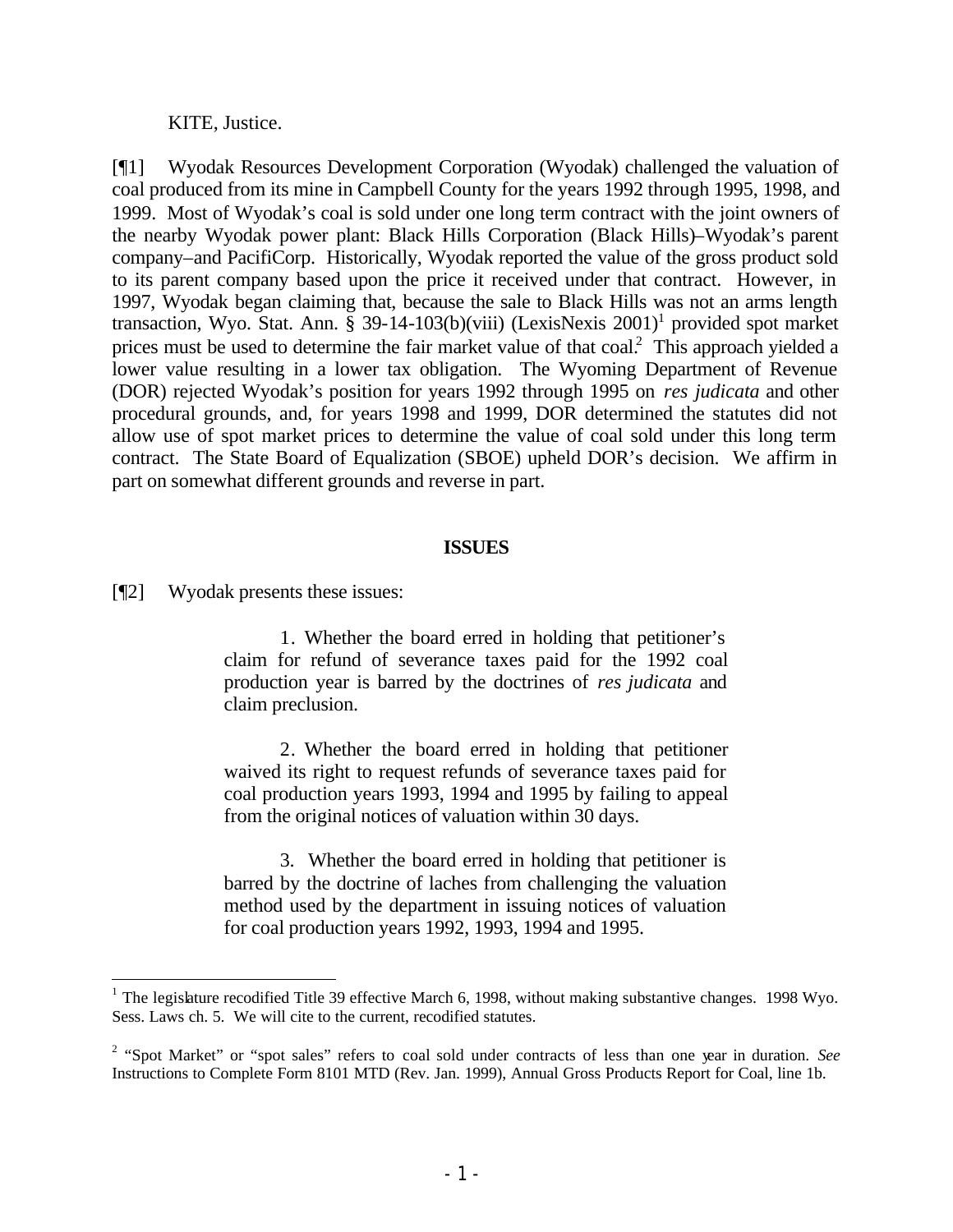4. Whether the board erred in upholding the department's position that the nonarms-length sales of coal between petitioner and its parent company, Black Hills Corporation, cannot be valued under Wyo. Stat. Ann. § 39-2- 209(e) or its identical successor statute.

5. Whether the board erred in holding that the department properly valued the sales of coal from petitioner to the Wyodak power plant for the use of both Black Hills Corporation and PacifiCorp for coal production years 1995, 1998 and 1999 as mine mouth sales under Wyo. Stat. Ann. § 39- 2-209(b) and its identical successor statute.

6. Whether the board erred in holding that the department may use an alternate valuation method under Wyo. Stat. Ann. § 39-2-202(d) for production years 1993, 1994, 1995, 1998 and 1999 when coal is specifically required to be valued under Wyo. Stat. Ann. § 39-2-209 and its identical successor statute.

7. Whether the board erred in affirming or upholding the department's valuation of coal sold by petitioner in nonarmslength sales to Black Hills Corporation's plants other than the Wyodak power plant when the valuation was based upon the transfer price between related entities.

8. Whether the board erred in holding that the sale transactions used by petitioner's coal valuation expert were not comparable contracts under Wyo. Stat. § 39-2-209(e).

Responsively, DOR frames the issues in the following manner:

1. Could Wyodak, which had previously appealed and fully litigated its 1992 coal valuation, raise new valuation issues concerning its 1992 production, or do the doctrines of *res judicata*, claim preclusion and waiver bar such new claims?

2. Was Wyodak, after it knowingly and intentionally did not timely appeal the Department's notices of valuation as required by statute, permitted to challenge the Department's valuation methodology through refund requests?

3. Under the facts of this case, was Wyodak permitted to value its non-arms-length coal sales to parent company Black Hills, using a spot market average price pursuant to WYO. STAT. § 39-2-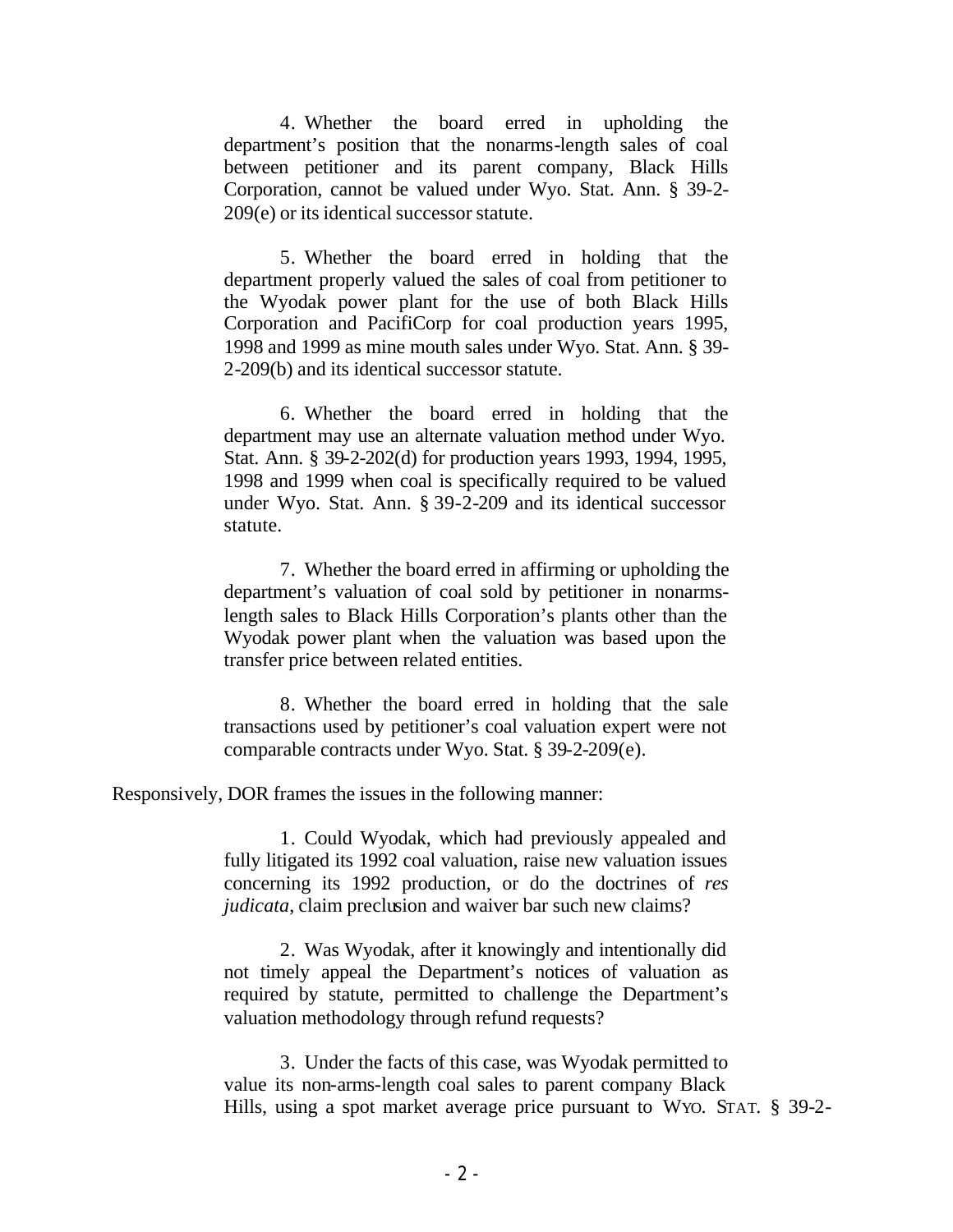209(e), and its identical recodification, which required that comparable long-term or spot market sales of like quality, quantity, terms and conditions be used?

4. Did the Department properly value Wyodak's coal sales to Pacificorp and parent company Black Hills for production years 1995, 1998 and 1999, as mine mouth sales pursuant to WYO. STAT. § 39-2-209(b) and its recodification, WYO. STAT. § 39-14-103(b)(v)?

5. In the event that no methodology pursuant to WYO. STAT. § 39-2-209, or its recodification, WYO. STAT. § 39-14- 103, applies or renders a fair market valuation for taxation purposes, may the Department alternatively use recognized appraisal techniques pursuant to WYO. STAT. § 39-2-202(d), recodified as WYO. STAT. § 39-14-102(c)?

6. Assuming a recognized appraisal technique could be used pursuant to WYO.  $STAT.$  § 39-2-202 $(d)$  and its recodification, could the Department value Wyodak's coal sales to parent Black Hills using Wyodak's arms-length sales to Pacificorp, under the same contract, as a comparable to determine the revenue number, and then perform a proportionate profits calculation to derive taxable value?

## **FACTS**

[¶3] Wyodak sells most of the coal it produces to the owners of the power plant located immediately adjacent to the mine. PacifiCorp owns eighty percent of the plant, and Black Hills–Wyodak's parent company–owns twenty percent. In 1987, Wyodak entered into a coal supply agreement with the two companies which provided for the sale to them of all coal required to fuel the plant for twenty-six years in proportion to their respective interest in the plant. Pursuant to the applicable statutes and regulations, Wyodak filed annual reports of the value of the gross product it produced for use by DOR in determining the appropriate assessment for *ad valorem* tax and severance tax purposes. Wyo. Stat. Ann. § 39-14-107 (LexisNexis 2001). Until 1997, Wyodak filed its gross product reports using the contract price it received for the coal from PacifiCorp and Black Hills. From 1992 through 1995, that price ranged from \$9.57 per ton to \$10.33 per ton. Each year, DOR issued its Notice of Valuation (NOV), and Wyodak paid its taxes based upon those reported values.

[¶4] DOR conducted an audit of certain Wyodak annual production reports including those filed for the 1992 tax year. Upon receipt of DOR's final determination and assessment, Wyodak filed an appeal with SBOE challenging DOR's treatment of the costs to relocate a state highway as direct mining costs. SBOE affirmed DOR's final determination, Wyodak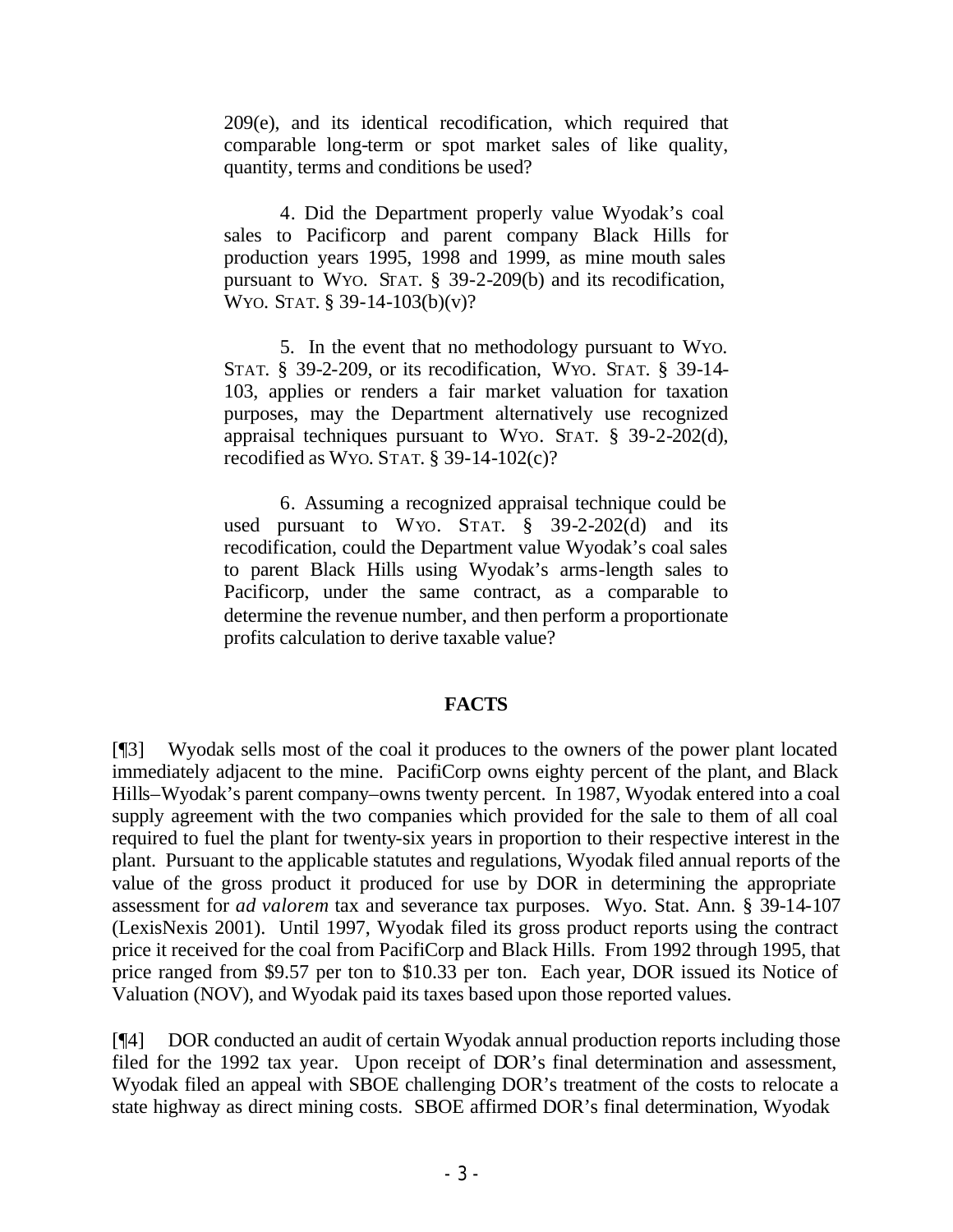appealed that decision to this court, and we also affirmed DOR's actions. *Wyodak Resources Development Corp. v. State Board of Equalization*, 9 P.3d 987 (Wyo. 2000). During the appeal process, Wyodak did not raise any other issue concerning the propriety of its previously reported gross product values.

[¶5] Beginning in 1997, Wyodak changed its position regarding gross value. First, it filed an amended gross product report and a request for refund for production year 1992. Ultimately, it filed amended reports and refund requests for 1993 through 1995, 1998, and 1999 production, claiming a lower gross product value for each year based on its interpretation of § 39-14-103(b)(viii) that spot market prices must be utilized to determine the value of nonarms length sales. In addition, it requested a refund of the taxes it contended were overpaid. DOR refused to process the amended production report and refund request for 1992 concluding they represented an effort to reopen that tax year which had been audited, appealed, and affirmed by SBOE and Wyodak had waived its right to appeal and change the valuation methodology with regard to that year. DOR contended the doctrine of *res judicata* precluded such an effort*.* DOR likewise rejected the amended production reports and requests for refund filed for the years 1993 through 1995. For these years, DOR concluded the statutory requirement that valuations be appealed within thirty days precluded later refund requests which raised issues that could have been raised in an appeal. Wyo. Stat. Ann. § 39-14-209(b)(iv) (LexisNexis 2001).

[¶6] DOR also rejected the spot market values Wyodak reported for 1998 and 1999 and instead issued NOVs which utilized the contract price. DOR took the position that spot market prices were not comparable to Wyodak's contract and, therefore, § 39-14-103(b)(viii) did not apply. Instead, DOR contended the sale was at the mouth of the mine and Wyo. Stat. Ann. § 39-14-103(b)(v) (LexisNexis 2001) applied or, in the alternative, it was entitled to utilize accepted appraisal techniques pursuant to Wyo. Stat. Ann. § 39-14-102(c) (LexisNexis 2001) which included use of comparable sales to value nonarms length sales and the PacifiCorp sale at the contract price was the most comparable. Wyodak appealed the 1998 and 1999 NOVs as well as DOR's refusal to process 1992 through 1995 amended production reports and requests for refund. SBOE consolidated all the appeals and held a three-day contested case hearing in January of 2001.

[ $\sqrt{7}$ ] At the hearing, in addition to contending § 39-14-103(b)(viii) was the exclusive method for valuing its coal production, Wyodak claimed the facts did not support a finding the sale occurred at the mouth of the mine. DOR contended a 1992 Coal Handling Facilities Agreement for the ownership and operation of certain coal handling and conveyance facilities which transported the coal from the north pit to the plant demonstrated the buyers took possession of, and responsibility for, the coal in the pit resulting in a sale at the mouth of the mine. Although the agreement located the transfer of title to the coal at the secondary crusher outside of the pit, it also provided Black Hills and PacifiCorp jointly assumed financial responsibility for all the costs associated with conveyance of the coal from the pit to the power plant. After execution of the Coal Handling Facilities Agreement, Wyodak and its parent company–Black Hills–entered into another agreement which purported to convey Black Hills' interest in the coal conveyance facilities to Wyodak. Although the parties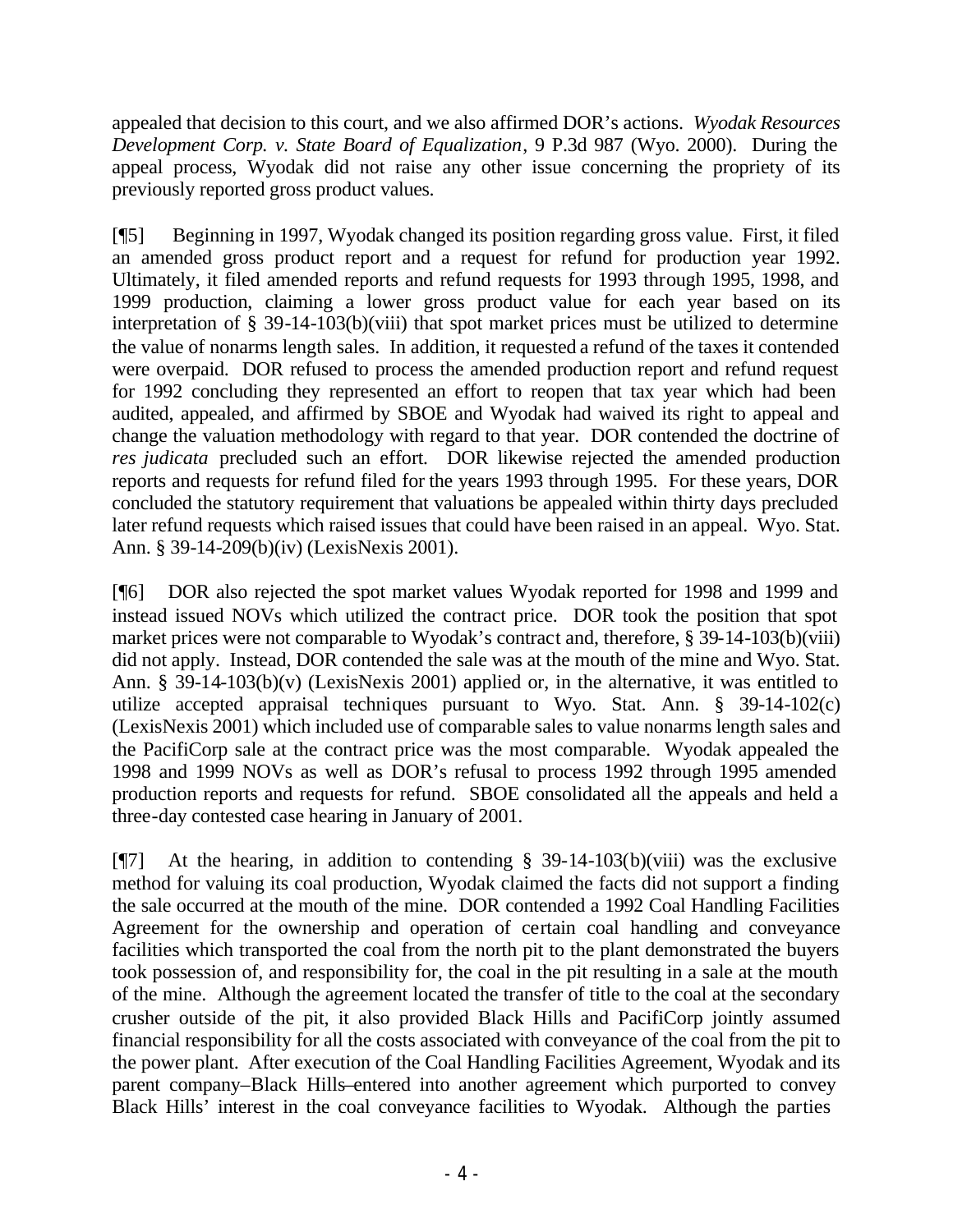never signed this later agreement, an exchange of funds occurred between the two affiliated companies. On the basis of these facts, Wyodak argued the sale did not occur at the mouth of the mine and  $\S 39-14-103(b)(v)$  could not apply.

[¶8] SBOE issued its decision on August 8, 2001, affirming DOR's actions in all respects relevant to this appeal.<sup>3</sup> Wyodak filed a petition for review of administrative action in the district court, and the district court certified the matter to this court pursuant to W.R.A.P. 12.09(b).

### **STANDARD OF REVIEW**

[¶9] This appeal raises fundamental issues regarding the appropriate construction of the *ad valorem* tax and severance tax statutes and is governed by Wyo. Stat. Ann. § 16-3-114(c) (LexisNexis 2001) of the Wyoming Administrative Procedure Act, which provides in part:

> (c) To the extent necessary to make a decision and when presented, the reviewing court shall decide all relevant questions of law, interpret constitutional and statutory provisions, and determine the meaning or applicability of the terms of an agency action. In making the following determinations, the court shall review the whole record or those parts of it cited by a party and due account shall be taken of the rule of prejudicial error. The reviewing court shall:

> > . . .

(ii) Hold unlawful and set aside agency action, findings and conclusions found to be:

(A) Arbitrary, capricious, an abuse of discretion or otherwise not in accordance with law;

. . .

(C) In excess of statutory jurisdiction, authority or limitations or lacking statutory right[.]

When an administrative agency case is certified to this court under W.R.A.P. 12.09(b), we review the decision under the appellate standards applicable to a reviewing court of the first

<sup>&</sup>lt;sup>3</sup> SBOE reversed DOR's decision to add on fees of \$.31 per ton to Wyodak's value for 1993 through 1995 production and remanded the matter for recalculation. Wyodak did not appeal this aspect of SBOE's decision.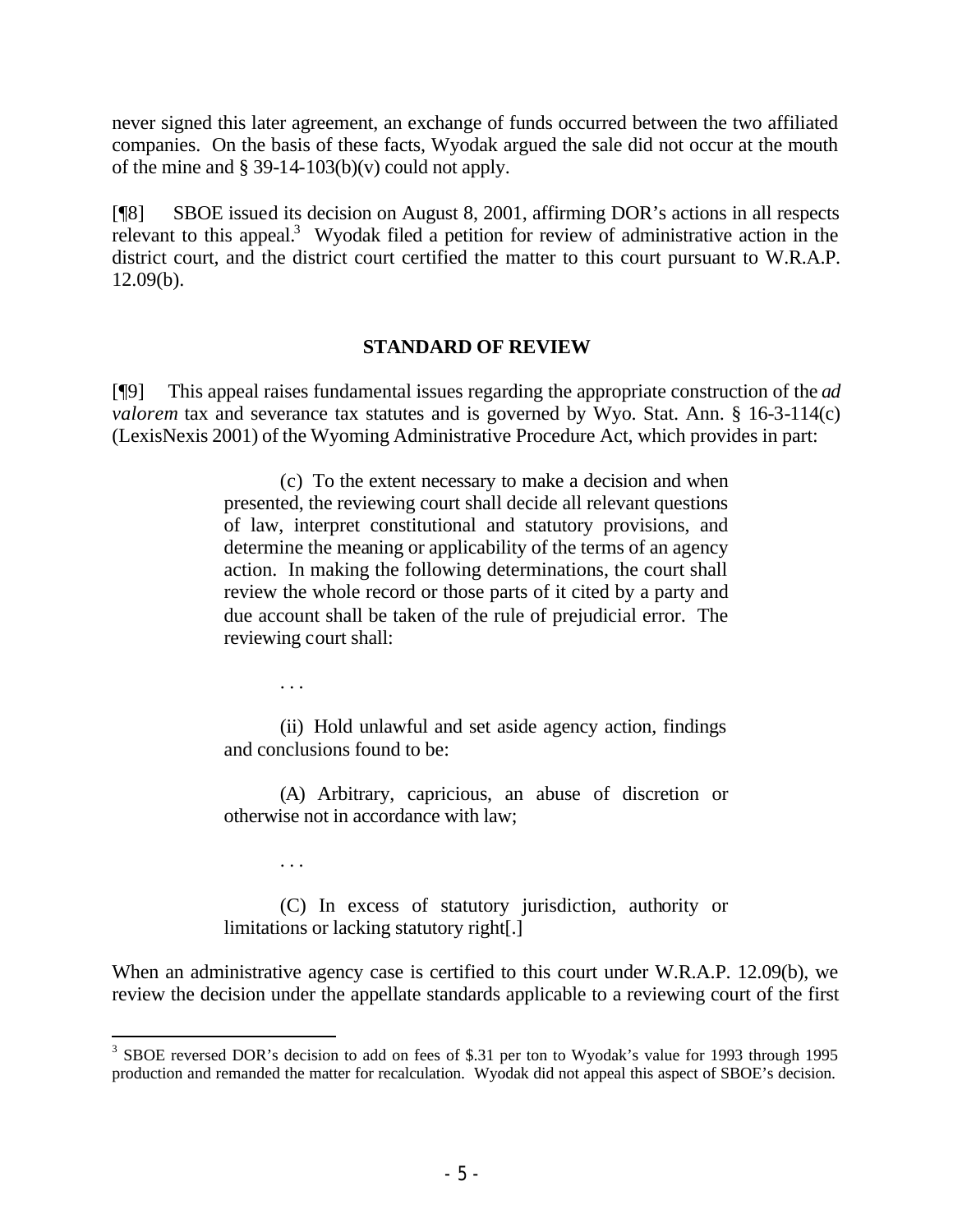instance. *Amax Coal Company v. Wyoming State Board of Equalization*, 819 P.2d 825, 828 (Wyo. 1991). The construction and interpretation of statutes are questions of law which we review *de novo*. *Powder River Coal Company v. Wyoming State Board of Equalization*, 2002 WY 5, ¶6, 38 P.3d 423, ¶6 (Wyo. 2002); *Osenbaugh v. State ex rel. Wyoming Workers' Safety and Compensation Division*, 10 P.3d 544, 547 (Wyo. 2000). We affirm an agency's conclusions of law when they are in accordance with the law. *Powder River Coal Company*, 2002 WY 5, ¶6. However, when the agency has failed to properly invoke and apply the correct rule of law, we correct the agency's error. *Id.*

### **DISCUSSION**

### **A. 1992 Production –** *Res Judicata*

[¶10] DOR argues Wyodak's failure to raise the issue of the application of § 39-14- 103(b)(viii) in its appeal of the final assessment of the 1992 production triggered the doctrine of *res judicata* and precluded Wyodak from again challenging the valuation for that production year in the form of an amended production report and refund request. In response, Wyodak contends no issue preclusion arose because this issue was not addressed in the audit. Wyodak hints in its brief that perhaps it might have even been unable to raise the issue of the use of spot market prices instead of contract price in the valuation of its 1992 coal production. It points to DOR's final audit determination letter which stated, "Exceptions to this assessment may be instituted pursuant to Rules, Chapter 2, Section 5, Wyoming State Board of Equalization, by filing a written notice of appeal with the Board." Apparently, Wyodak contends DOR's use of the language "this assessment" somehow limited the scope of its right to appeal the final assessment to only those issues DOR addressed in the audit. However, no such limit appears in the language of the final assessment letter, the statute, or the applicable rules. Wyodak was not prevented from raising this issue on appeal from the final assessment simply because the issue of whether the contract price or spot market prices should have been utilized for valuing the coal production was not the focus of the audit. In fact, the issues on appeal were limited only by Wyodak's choice.

[¶11] The doctrine of *res judicata* applies to final determinations from administrative proceedings. *University of Wyoming v. Gressley*, 978 P.2d 1146, 1153 (Wyo. 1999); *Slavens v. Board of County Commissioners for Uinta County*, 854 P.2d 683, 685 (Wyo. 1993).

> Res judicata bars the relitigation of previously litigated **claims** or **causes of action**. Four factors are examined to determine whether the doctrine of res judicata applies: (1) identity in parties; (2) identity in subject matter; (3) the issues are the same and relate to the subject matter; and (4) the capacities of the persons are identical in reference to both the subject matter and the issues between them.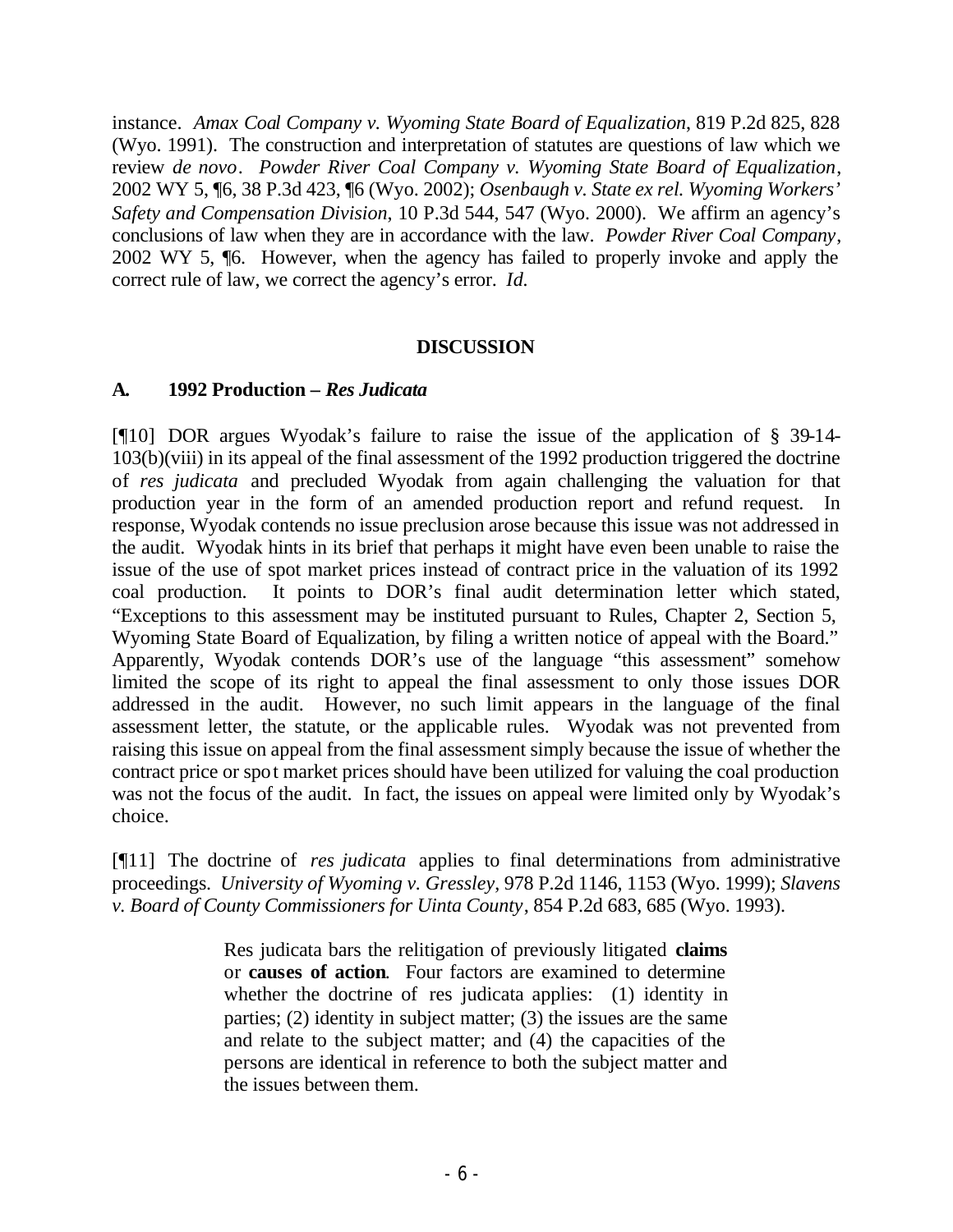*Eklund v. PRI Environmental, Inc.*, 2001 WY 55, ¶15, 25 P.3d 511, ¶15 (Wyo. 2001) (citation omitted). This doctrine furthers society's interest in having disputes conclusively resolved in a single action and minimizing the expense and difficulties of piecemeal litigation. *DLB v. DJB (Paternity of JRW)*, 814 P.2d 1256, 1264 (Wyo. 1991)*.* 

[¶12] In addition to precluding issues previously raised and litigated from being the subject of later challenges, the doctrine precludes issues that could have been raised in the first action. *Cermak v. Great West Casualty Company*, 2 P.3d 1047, 1054 (Wyo. 2000). We have explicitly stated that claim preclusion has "the effect of foreclosing any litigation of matters that never have been litigated because of a determination that they should have been advanced in an earlier suit." *Id.* at 1053. A full and fair opportunity to litigate an issue is all that is required for the doctrine to apply. *Bender v. Uinta County Assessor*, 14 P.3d 906, 910 (Wyo. 2000); *Wilkinson v. State ex rel. Wyoming Workers' Safety and Compensation Division*, 991 P.2d 1228, 1234 (Wyo. 1999).

[¶13] Wyodak had the right to challenge the 1992 valuation and assessment and exercised that right by appealing the final assessment through the administrative process and, ultimately, to this court. *Wyodak Resources Development Corp.*, 9 P.3d 987. We affirmed Wyodak's 1992 valuation as determined by DOR and confirmed by SBOE and found they had correctly considered the claims raised by Wyodak "in determining the taxable value of the coal production from this mine." *Id.* at 992. After the 1992 valuation and assessment were final, audited, appealed, and affirmed by SBOE and this court, the taxpayer now asks us to consider yet another, albeit different, objection it has to that assessment. We conclude the doctrine of *res judicata* prevents that effort. To permit Wyodak to reopen the 1992 assessment and corresponding tax liability would undermine the finality critical to a sound tax system and subject the agency and the courts to endless litigation. This we cannot condone. The process provided this taxpayer with ample opportunity to challenge the agency's determination of the value of its coal production, and DOR was not required to allow the taxpayer to mount yet another challenge to that value.

# **B. Refund Requests for Production Years 1993 through 1995**

[¶14] The 1993 through 1995 NOVs notified Wyodak of the thirty-day time limit to object and appeal final valuations to SBOE. The appeal period to which DOR was referring is set out in Wyo. Stat. Ann. § 39-14-109(b)(i) (LexisNexis 2001), which provides in pertinent part:

> (i) Following determination of the fair market value of property the department shall notify the taxpayer by mail of the assessed value. The person assessed may file written objections to the assessment with the board within thirty (30) days of the date of postmark and appear before the board at a time specified by the board.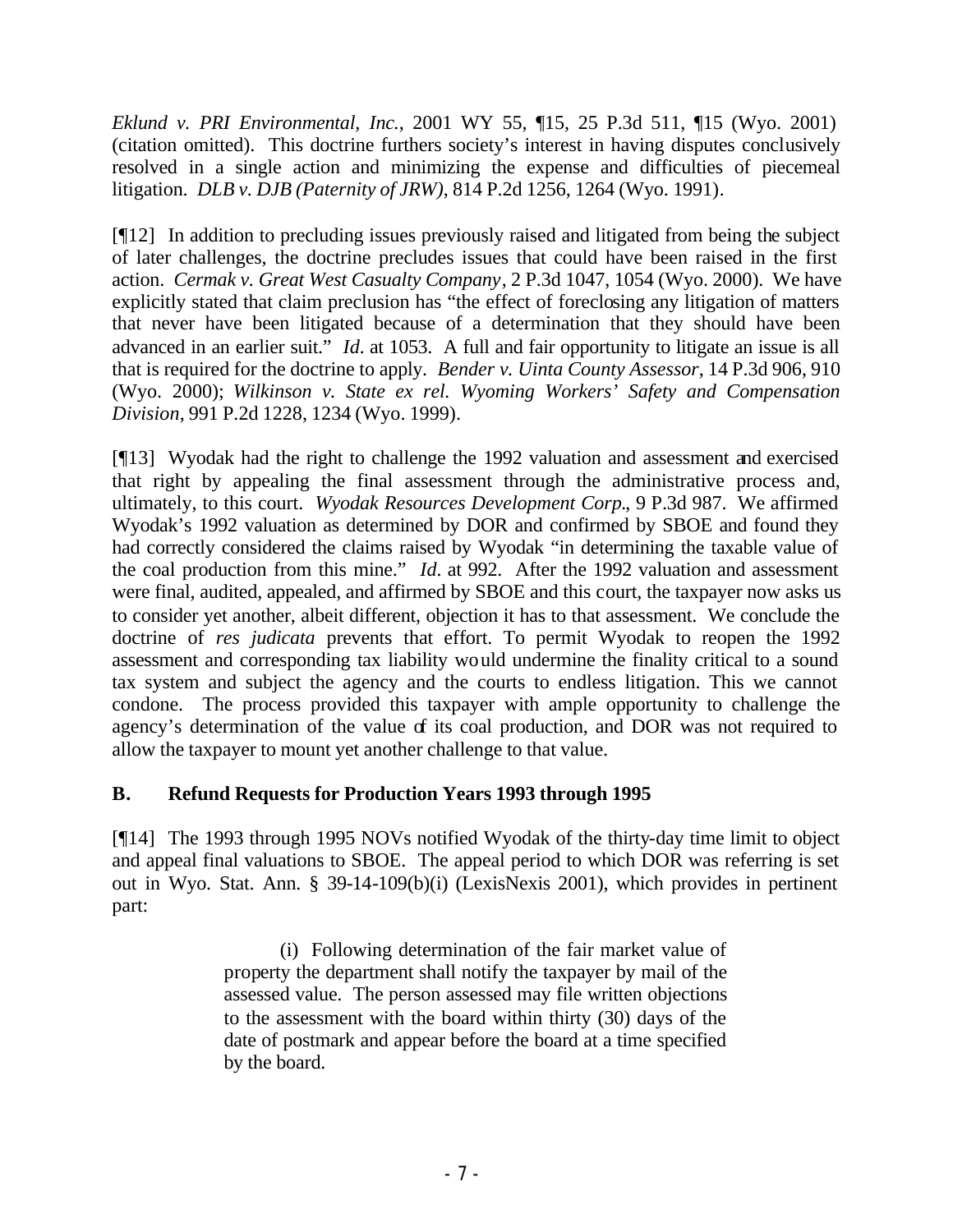Wyodak chose not to appeal those valuations and assessments despite DOR's acceptance of its reported gross product value which was the contract price of the coal sold to its parent company. Instead, in 1998, Wyodak filed amended gross product reports for both *ad valorem* taxes and severance taxes for production years 1993 through 1995 claiming § 39-14-  $103(b)(viii)$  required the gross product value be determined by spot market prices.<sup>4</sup> It also requested a refund of taxes paid on the higher value originally reported pursuant to Wyo. Stat. Ann. § 39-14-109(c) (LexisNexis 2001). Again, DOR refused to accept Wyodak's amended production reports which claimed different values for *ad valorem* taxes and severance taxes contending they were "simply a device for appealing the original notices of valuation for the 1993-1995 production periods after the appeal periods had lapsed."

[¶15] To resolve whether that appeal deadline precluded Wyodak's requests for refund of either *ad valorem* taxes or severance taxes, we must examine the statutes governing those refunds and determine how they interrelate to the remedy provided by the appeal provision. The statutes provide different refund procedures for *ad valorem* taxes and severance taxes on coal production. Section  $39-14-109(c)(i)$  states in pertinent part: "If any person pays any tax, or portion thereof, found to have been erroneous or illegal, the board of county commissioners shall direct the county treasurer to refund the erroneous or illegal payment to the taxpayer." Although not stated directly, because this provision pertains to counties and counties are responsible for collecting *ad valorem* taxes, we can assume this provision applies to *ad valorem*, and not severance, taxes. No time limit is provided for refund requests for *ad valorem* taxes under this provision.<sup>5</sup> However, the tax must have been found to be "erroneous or illegal" before a county is required to pay a refund.

[¶16] A second provision governs refund of severance taxes. Section 39-14-109(c)(ii) provides refund of taxes "imposed by this article" may be requested whenever a taxpayer has reason to believe those taxes were overpaid. "[T]his article" refers to Article 1, "Coal," of Chapter 14, "Mine Product Taxes." The only tax imposed by this article is severance tax on the value of the gross product for the privilege of severing or extracting coal in the state.

<sup>&</sup>lt;sup>4</sup> Although the record is somewhat confusing, it appears both *ad valorem* taxes and severance taxes were placed at issue by Wyodak's amended reports and refund requests. In SBOE 99-158, Wyodak appealed DOR's refusal to process its amended reports for 1992 through 1995. Each amended report for those years provided "new" computations using the spot market price for both severance tax and "gross products tax." Gross products tax is the same as *ad valorem* tax as we noted in *Wexpro Company v. Brimhall*, 7 P.3d 42, 43 (Wyo. 2000). In SBOE 99-90, Wyodak appealed DOR's final audit letter "for severance and ad valorem taxes for production years 1993-1995." In SBOE 99-70 (1998 production) and SBOE 2000-99 (1999 production), Wyodak appealed the NOVs for the 1998 and 1999 gross product reports which were utilized for both severance tax and *ad valorem* tax purposes.

 $<sup>5</sup>$  The statute does discuss the situation where an increase in value that is subject to approval by an agency of</sup> the federal or state government is ultimately disapproved and taxes are paid on the increased amount. Under this statute, any person who paid taxes on that increased amount may apply for a refund within one year of the final determination of value, and the board of county commissioners must refund the amount of the excess tax paid. Section  $39-14-109(c)(i)$ . That situation is not applicable in this case.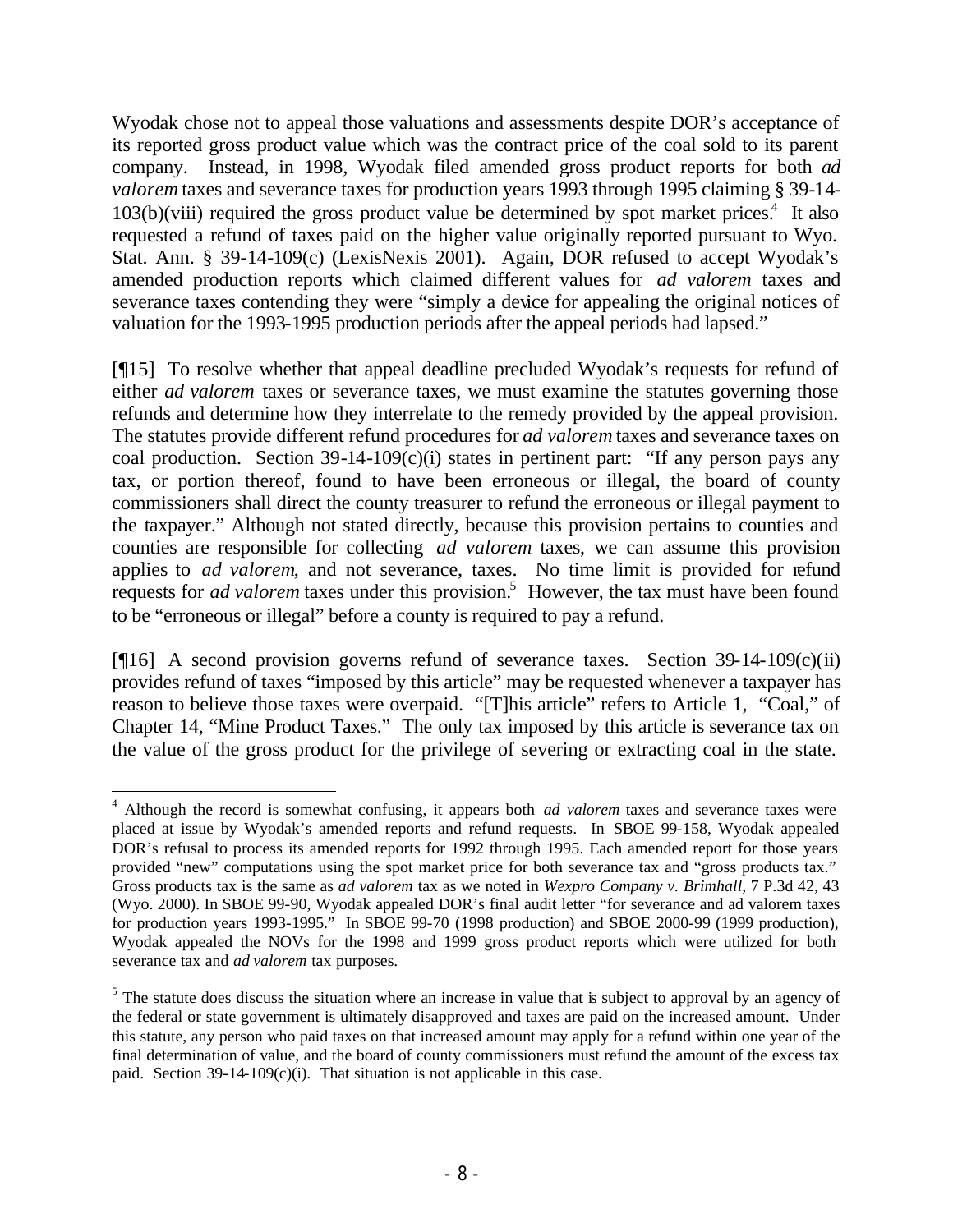Wyo. Stat. Ann. § 39-14-103(a) (LexisNexis 2001). The statute specifies a severance tax refund request must be filed within five years after the end of the calendar year in which the claimed overpayment was made. Section 39-14-109(c)(ii). Wyodak's amended production reports suggested different gross product values for both *ad valorem* taxes and severance taxes. The refund requests filed with DOR were specifically for severance taxes which were paid directly to the state. It is unclear whether those refund requests were also intended for *ad valorem* taxes collected by the county. However, if DOR had accepted the amended production reports, the new valuations would have been certified to the county, and § 39-14-  $109(c)(i)$  would have mandated the county refund the overpayment as an "erroneous" tax. Consequently, the refund provisions for both taxes are implicated in this appeal.

[¶17] DOR rejected Wyodak's amended production reports and refund requests without determining whether the taxes were erroneous or illegal or whether overpayments were made. Instead, DOR concluded, when a taxpayer is aware of possible objections at the time it receives a final NOV, it must appeal that valuation within the thirty-day appeal period and cannot file amended production reports and refund requests at a later date. DOR contends Wyodak was fully aware of the statute concerning the valuation of coal in nonarms length sales and could have made its argument at the time of the final NOVs. DOR argues, if amended production reports and refund requests can be filed after the thirty-day appeal period even when the taxpayer is aware of the possibility of a "mistake," the time limitation is rendered meaningless and valuations will have no finality. In response, Wyodak claims the procedures for appeals of valuations and requests for refund represent separate and distinct remedies.

[¶18] In the conduct of statutory interpretation, we begin by inquiring into the ordinary and obvious meaning of the words employed by the legislature according to the manner in which those words are arranged. If more than one reasonable interpretation exists, we resort to general principles of statutory construction. When the legislature has spoken in unambiguous terms, however, we are bound to the results so expressed. *State by and through Wyoming Department of Revenue v. Buggy Bath Unlimited, Inc.*, 2001 WY 27, ¶7, 18 P.3d 1182, ¶7 (Wyo. 2001).

[¶19] We have also observed:

It is the court's obligation to make sense out of a statute and give full force and effect to the legislative product; in construing statutes, intention of the law-making body must be ascertained from the language of the statute as nearly as possible. A statute must not be given a meaning which would nullify its operation if it is susceptible of another interpretation.

*Hasser v. Flint Engineering*, 647 P.2d 66, 69-70 (Wyo. 1982). Likewise, we will not construe a statute in a way that renders a portion of it meaningless. *Fosler v. Collins*, 13 P.3d 686, 692 (Wyo. 2000); *US WEST Communications, Inc. v. Wyoming Public Service Commission*, 989 P.2d 616, 619-20 (Wyo. 1999). With these precepts firmly in mind, we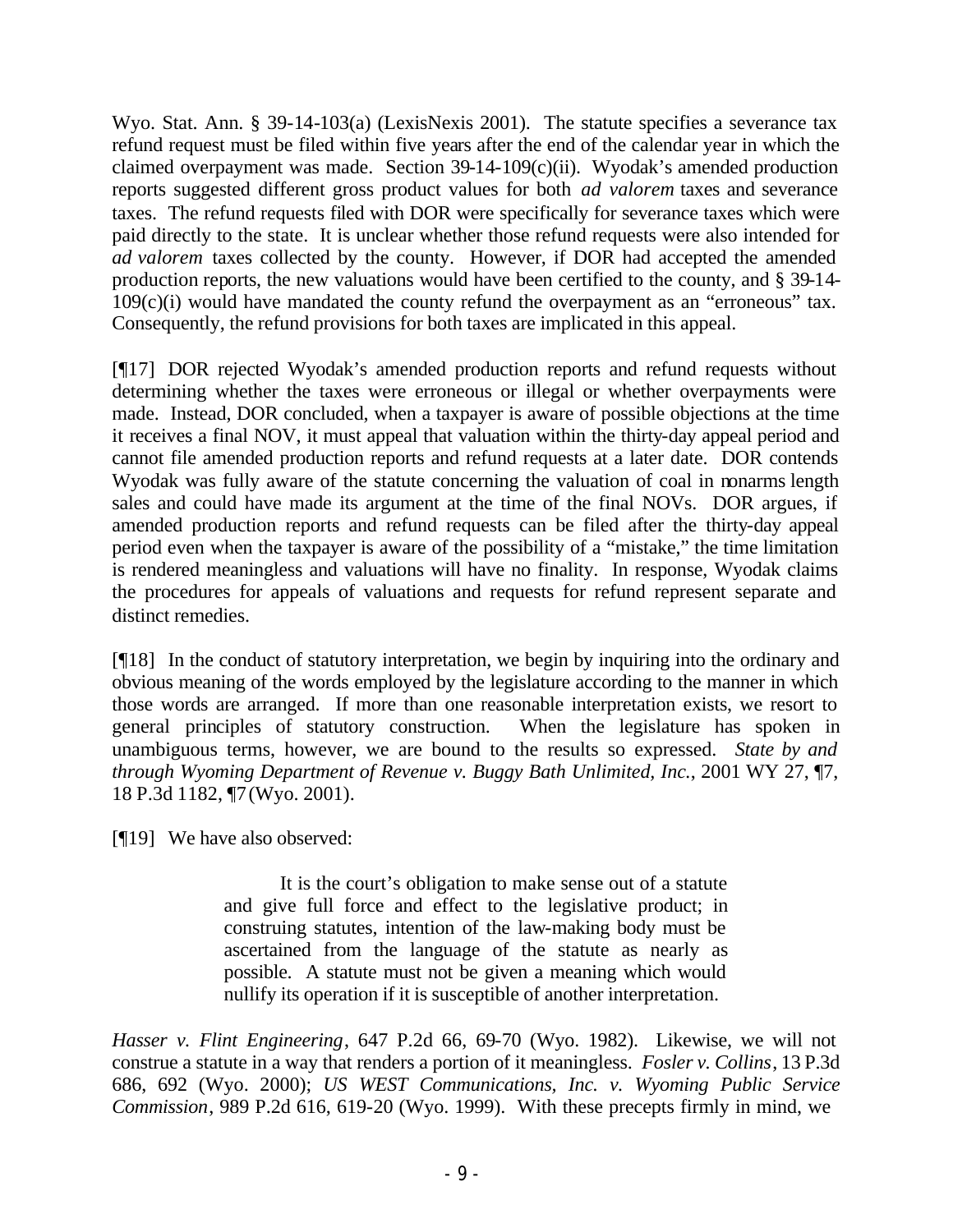consider the proper meaning of the statutes in question in the context of the entire tax system as established by the constitution and the tax code as a whole.

[¶20] On several occasions, this court has agreed with the proposition as stated by Wyodak that appeals and refund requests are different remedies and both are available to taxpayers. *Amax Coal West, Inc. v. Wyoming State Board of Equalization*, 896 P.2d 1329 (Wyo. 1995); *Amoco Production Company v. Board of Commissioners of Carbon County*, 876 P.2d 989 (Wyo. 1994); *Atlantic Richfield Company v. Board of County Commissioners of County of Sweetwater,* 569 P.2d 1267 (Wyo. 1977). In *Amax Coal West,* the court found, pursuant to earlier versions of the statute, that, since Amax had neither appealed the valuation for *ad valorem* taxes nor "applied for a refund of any excess taxes it had paid pursuant to WYO. STAT. § 39-6-304(g) (1985) (repealed 1988)," it waived its right to later contest the tax. 896 P.2d at 1332-33. A strong inference can be drawn from the court's language that the right to apply for a refund of *ad valorem* taxes exists separately from the right to appeal the valuation within thirty days. Likewise, in *Atlantic Richfield Company,* we concluded the refund process for erroneous or illegal *ad valorem* taxes does not require the taxpayer to file an appeal within thirty days of the valuation determination. In that case, the valuation was decreased as a result of a federal court ruling, issued after the taxpayer had filed its production report, which increased the required federal royalty. The facts in *Amoco Production Company* are more closely analogous to this case, and, therein, we held an appeal within thirty days of the valuation determination was not required before a taxpayer could file amended production reports and an *ad valorem* tax refund request. In 1985, Amoco discovered mistakes in its production reports as a result of an internal audit and filed amended reports for production years 1980 through 1984. 876 P.2d at 991.<sup>6</sup> This court held the refund statute for *ad valorem* taxes was available for "erroneous" as well as "illegal" taxes when the taxpayer discovered mistakes in the gross product reports after the thirty-day appeal period had expired. Further, we made it clear, if the state accepted the amended production reports and adjusted the valuations, the taxes paid on the original valuations were "erroneous." *Id.* at 995. We recognized "[m]any valid reasons exist for a taxpayer to amend its report subsequent to the thirty day period. Examples of those grounds called to our attention included adjustment of interest owners' values and volumes." *Id.* at 994. Our opinion did not disclose the reasons for Amoco's mistake or whether it could have, with due diligence, discovered the mistake earlier. Although certain dicta in the opinion speculated the legislature may have provided for refunds to afford relief to taxpayers who do not know of mistakes at the time of the filing, the holding provided no appeal within thirty days was required before amended production reports could be filed and a refund of *ad valorem* taxes could be requested. *Id.*

[¶21] No case has directly addressed whether amended production reports and refund requests can be filed after the thirty-day appeal period in cases where the taxpayer was, or arguably should have been, aware of the basis for the refund request at the time of the final

 6 Similarly, Wyodak sought to file amendments in 1997 for its 1992 through 1995 production.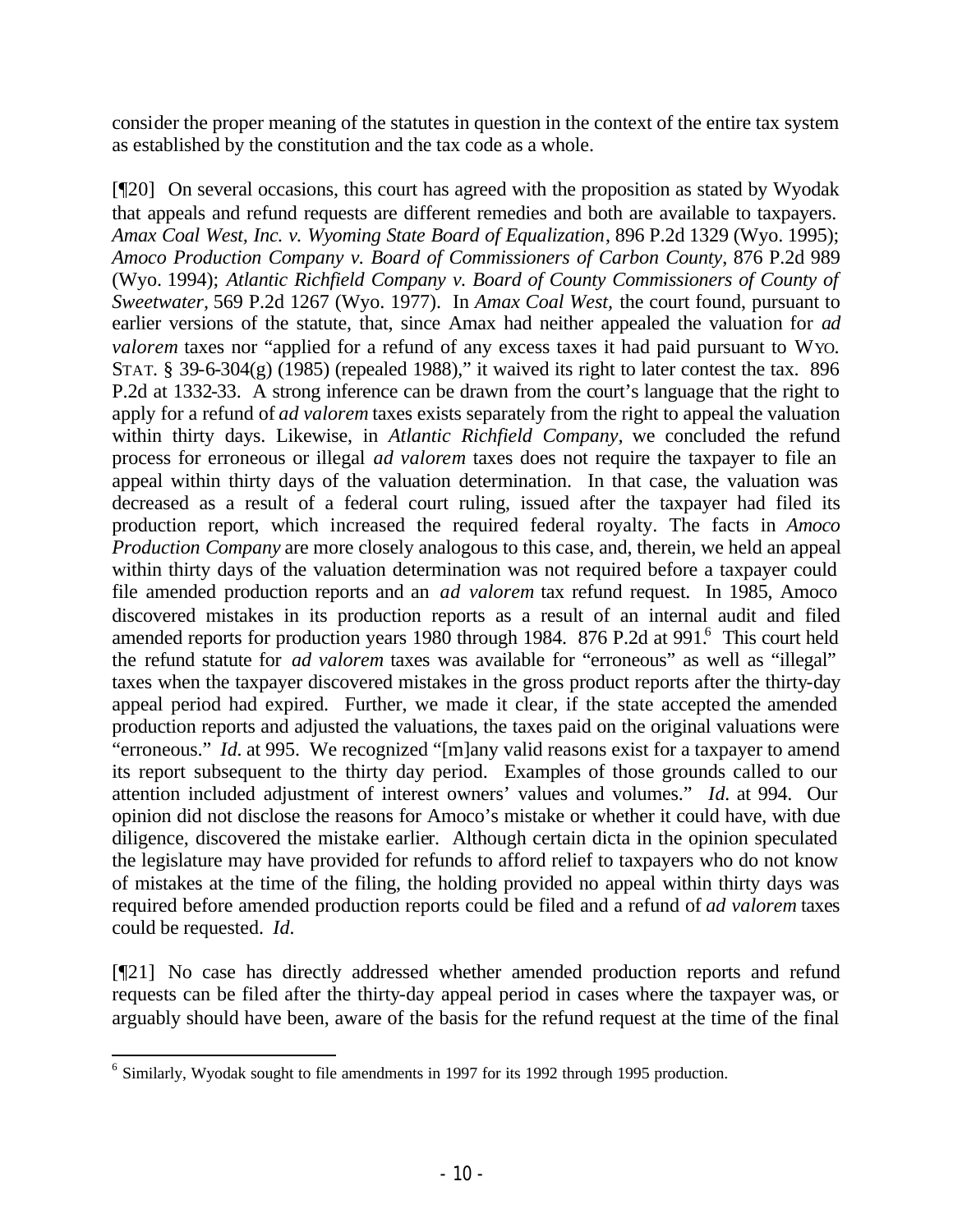valuation. DOR contends the primary reason the *Amoco Production Company* court concluded *ad valorem* tax refund requests should be allowed after the thirty-day appeal period was to provide relief for the taxpayer who might not have been aware of the erroneous nature of a tax until sometime after the tax was paid. Armed with this rationalization, DOR argues Wyodak was capable of urging its interpretation of § 39-14-103(b)(viii) since the adoption of its substance in 1990. No one disputes Wyodak was charged with knowledge of the statute at the time of its passage. Further, DOR witnesses testified Wyodak representatives contacted them on numerous occasions to discuss the possible applicability of the statute and were informed DOR did not agree the statute applied in Wyodak's situation. The record discloses Wyodak chose not to argue the point for its own business and strategic reasons until 1997 when it began to file amended production reports and requests for refund.

[¶22] Even accepting these facts as true, we fail to see how these circumstances prevented Wyodak from taking advantage of remedies the legislature provided to "any person" who filed within five years of the alleged overpayment or paid a tax determined to be erroneous. This conclusion is consistent with this court's statement in *Amoco Production Company*  regarding the *ad valorem* tax refunds that "'the legislature has determined . . . the taxpayer is entitled to a remedy--a remedy which will recover for the taxpayer those taxes which were not justly or equitably due from him and--at the same time--will avoid an unjust enrichment of the particular taxing entity.'" 876 P.2d at 994 (quoting *Atlantic Richfield Company*, 569 P.2d at 1273).

[¶23] We are not inclined to judicially impose a due diligence standard upon taxpayers which would mandate they appeal every valuation in order to preserve a future argument concerning the legality of an assessment. To reach that conclusion, we would have to read language into the statute that is not there*. Voss v. Ralston*, 550 P.2d 481, 485 (Wyo. 1976). Had the legislature intended such a limitation on the right to request a tax refund, it would have said so. Instead, the legislature chose to mandate a refund of *ad valorem* taxes whenever a tax is deemed erroneous or illegal and to impose a five-year statute of limitation on refund requests for overpayment of severance taxes.

 [¶24] Our hesitancy to judicially impose a condition precedent to the right of a refund of either erroneous *ad valorem* taxes or the overpayment of severance taxes is enhanced when we review the legislative history of the applicable provisions and see how often the legislature has considered this issue and, ultimately, declined to impose a statute of limitation on requests for refund of *ad valorem* taxes, imposed a clear statute of limitation on application for refund of severance taxes, and made no mention whatsoever of the need to file an appeal of the valuation before such refund can be requested. With regard to *ad valorem* tax refunds, the two applicable statutory provisions have existed since before statehood:  $\S$  39-14-109(c)(i), which directs the county to refund any erroneous tax without a statute of limitation; and Wyo. Stat. Ann. § 39-13-109(c)(i) (LexisNexis 2001), which provides an action may be filed in district court within one year after the assessment to enjoin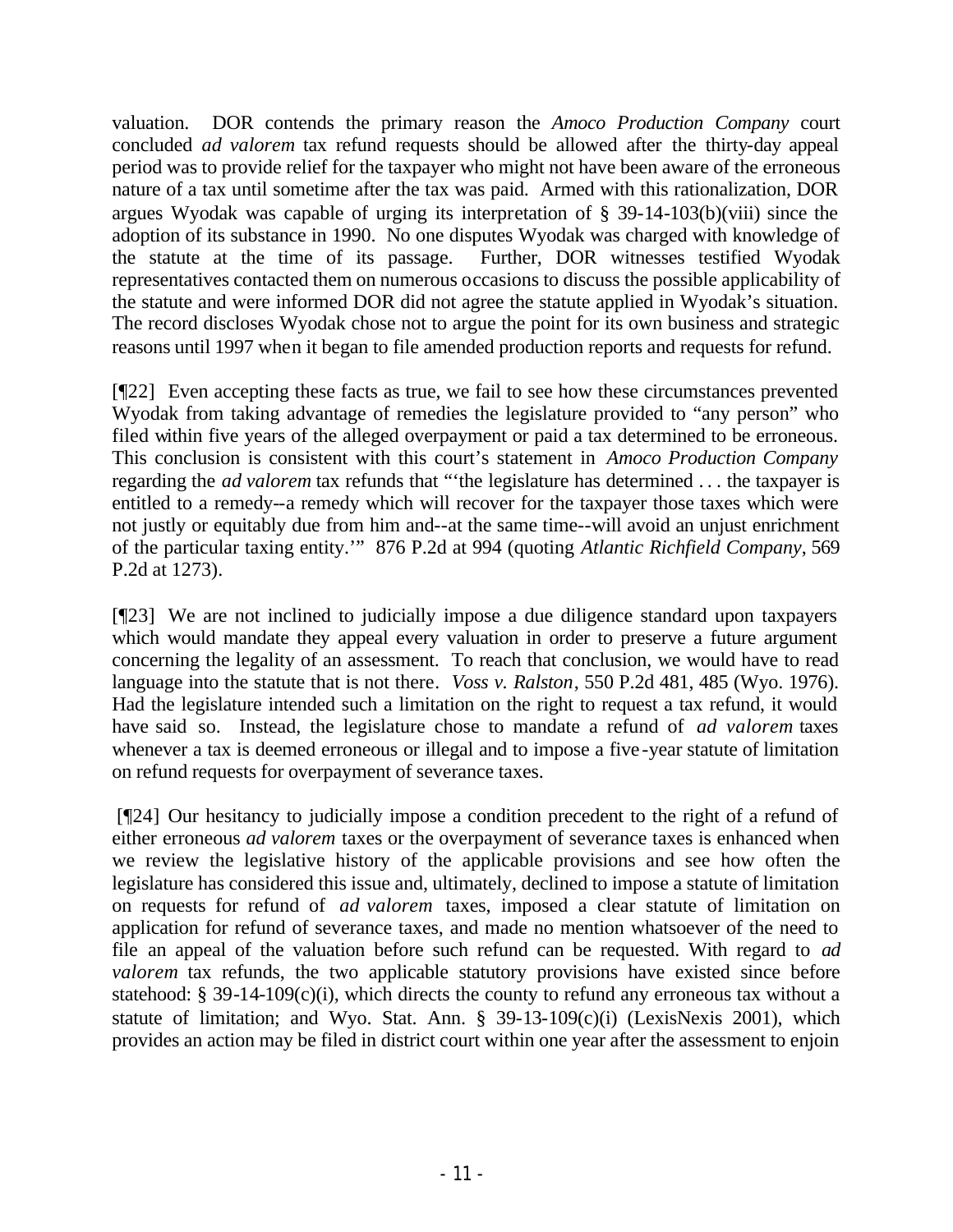an erroneous tax. The substance of § 39-14-109(c)(i),<sup>7</sup> enacted in 1876, was originally found in a chapter entitled "Territorial and County Revenue," and the substance of § 39-13-  $109(c)(i)$ <sup>8</sup> enacted in 1886, was originally located in the "Code of Civil Procedure." No severance tax existed when these original versions were enacted, and both sections have since found their way into tax code statutes pertaining to *ad valorem* taxes. The *Atlantic Richfield Company* court found these two sections were neither mutually exclusive nor conflicting and the first offered an administrative remedy with no statute of limitation and the second afforded a distinct judicial remedy with a one-year limitation.

[¶25] Severance taxes were first adopted in 1969. 1969 Wyo. Sess. Laws ch. 193. In that same year, the legislature enacted the substance of Wyo. Stat. Ann. § 39-6-304(g) (Michie 1985) (repealed 1988) and mandated *any* excess tax found to be erroneous, the result of an overpayment,<sup>9</sup> or the result of an appeal be refunded so long as application for such refund was made within two years from payment. Although this provision appears in the severance tax section, on its face, it applies to *any* tax. In a case involving a severance tax refund request, we held this two-year statute of limitation was an absolute bar to later requests for refund irrespective of whether the taxpayer knew about the erroneous tax at the time of the assessment. *Amoco Production Company v. Wyoming State Board of Equalization*, 797 P.2d 552, 555 (Wyo. 1990). We noted that the alleged difficulty taxpayers might have complying with such a time limit was a matter for the legislature. *Id.* Two other cases that followed, *Enron Oil & Gas Company v. Freudenthal*, 861 P.2d 1090, 1094-95 (Wyo. 1993), and *CIG Exploration, Inc. v. State, Department of Revenue*, 880 P.2d 601, 603 (Wyo. 1994), were decided consistently with *Amoco Production Company*, 797 P.2d 552, and concluded § 39-6- 304(g) was a statute of repose intended to place the burden of timely filing on the taxpayer. We find it significant the legislature repealed  $\S$  39-6-304(g) in 1988 and, at the same time, adopted the substance of § 39-14-109 $(c)(ii)$  which extended the time for filing refund requests from two years to five years but applied that requirement to only severance taxes. The legislature did not impose a specific time limit on refund requests for *ad valorem* taxes.<sup>10</sup>

[¶26] Despite the numerous revisions and recodifications of the tax code since the first refund provision was adopted in 1876 and this court's decisions indicating the separate and distinct nature of the appeal and refund remedies, the legislature has not chosen to impose an obligation of due diligence on the taxpayer as a condition precedent to the filing of a refund request. Nor has the legislature imposed a statute of limitation on requests for refund of

<sup>&</sup>lt;sup>7</sup> Previously Wyo. Stat. § 39-116 (1957) and Wyo. Stat. Ann. § 39-4-101(b) (Michie 1997) (repealed 1998).

<sup>&</sup>lt;sup>8</sup> Previously Wyo. Stat. § 39-157 (1957) and Wyo. Stat. Ann. § 39-3-203 (Michie 1997) (repealed 1998).

 $9$  "Overpayment" was added by amendment in 1980. 1980 Wyo. Sess. Laws ch. 17,  $\S$  1.

 $10$  In 1991, the legislature imposed a time limit on audits by the state to five years back in time and provided an offsetting credit for any overpaid gross product or severance tax within the scope of the audit. *See* Wyo. Stat. Ann. §§ 39-14-108(b)(vii), -109(d)(ii) (LexisNexis 2001).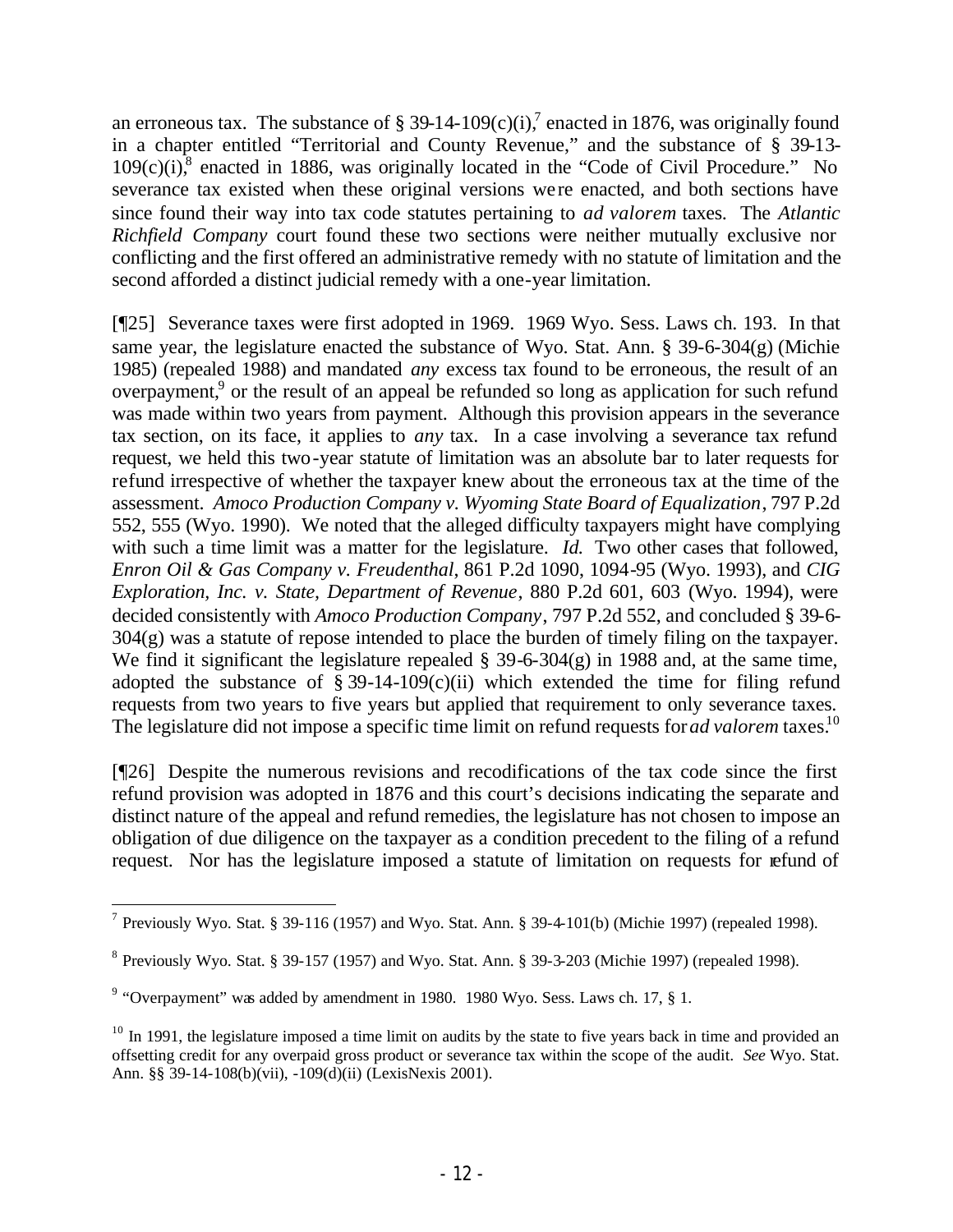erroneous or illegal *ad valorem* taxes. To impose such limitations on the remedies provided by the legislature to taxpayers in light of this legislative history would constitute an improper exercise of judicial power. "[T]he enactment of tax measures is exclusively within the providence of the legislature." *Wyoming State Tax Commission v. BHP Petroleum Company Inc.*, 856 P.2d 428, 439 (Wyo. 1993); *see also* Wyo. Const. art. 3, § 35. In the same vein, the following description is as apt today as it was in 1929:

> "The courts can not venture upon the dangerous path of judicial legislation to supply omissions, or remedy defects in matters committed to a co-ordinate branch of the government. It is far better to wait for necessary corrections by those authorized to make them, or, in fact, for them to remain unmade, however desirable they may be, than for judicial tribunals to transcend the just limits of their constitutional powers."

*Midwest Hotel Co. v. State Board of Equalization*, 39 Wyo. 461, 273 P. 696, 699 (1929) (quoting *State ex inf. Crow v. West Side Street Railway Company*, 47 S.W. 959, 961 (Mo. 1898)).

[¶27] In addition to suggesting an interpretation of the statutes which would prohibit amended production reports and refund requests after the time limit for appeals, DOR argues we should reach the same result on the basis of the doctrine of laches. SBOE agreed and affirmed DOR's refusal to consider the amended production reports and refund requests relying, in part, on laches. That doctrine requires findings of (1) inexcusable delay and (2) injury, prejudice, or disadvantage to the party claiming laches. *Thompson v. Board of County Commissioners of County of Sublette*, 2001 WY 108, ¶17, 34 P.3d 278, ¶17 (Wyo. 2001). Neither DOR nor SBOE made such findings and, we believe, could not do so under these facts. Certainly, the "delay" cannot be considered inexcusable when the taxpayer complies with the statute of limitation provided by the legislature. *Advanced Cardiovascular Systems, Inc. v. SciMed Life Systems, Inc.,* 988 F.2d 1157, 1161 (Fed. Cir. 1993) ("When a limitation on the period for bringing suit has been set by statute, laches will generally not be invoked to shorten the statutory period"); *Morad v. Brown*, 549 P.2d 312, 317 (Wyo. 1976); *Aronovitch v. Levy,* 56 N.W.2d 570, 574 (Minn. 1953). Likewise, no prejudice can be inferred when the legislative process is followed.

[¶28] As we interpret statutes, we must read them in context and harmonize them in a sensible fashion. *Wyoming Community College Commission v. Casper Community College District, State of Wyoming,* 2001 WY 86, ¶22, 31 P.3d 1242, ¶22 (Wyo. 2001). When we do so in this situation, we can reach only one conclusion: The right to request a refund of severance taxes existed for five years after the calendar year in which the overpayment of tax was made, and no limitation existed for a refund request for *ad valorem* taxes; however, a refund could be granted only when there was a determination such tax was erroneous or illegal.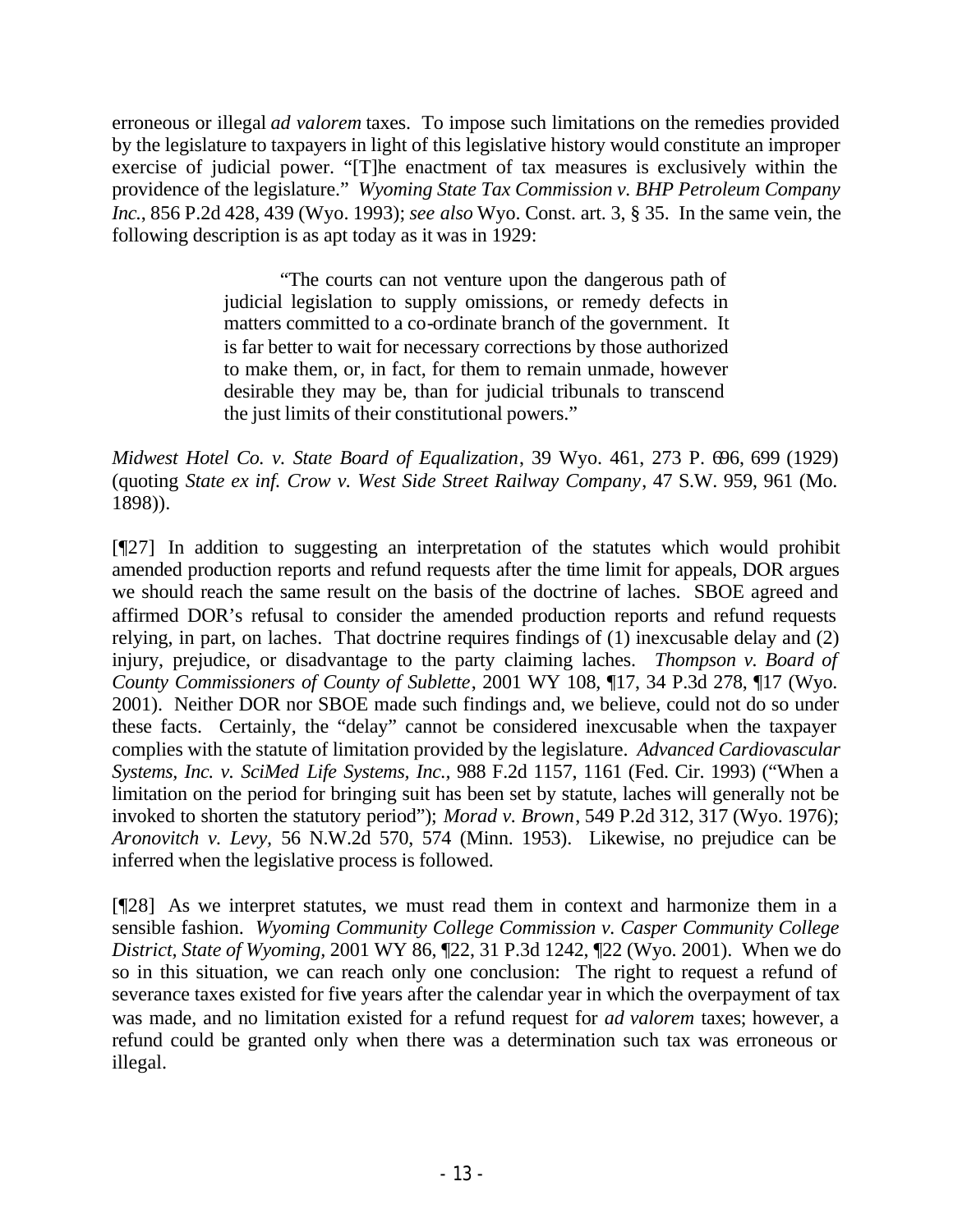[¶29] We are not concluding Wyodak was entitled to the refund requested herein. No such entitlement would arise unless and until DOR concluded the previous valuations were erroneous or an overpayment occurred. Our holding is limited to whether Wyodak has a right to have its amended production reports considered at all. DOR conceded Wyodak's severance tax refund requests for the years 1993 through 1995 were timely and properly filed. The decision to refuse to accept and process the amended production reports was improper and beyond DOR's statutory authority.

> "An administrative agency is limited in authority to powers legislatively delegated. 'Administrative agencies are creatures of statute and their power is dependent upon statutes, so that they must find within the statute warrant for the exercise of any authority which they claim.'" *Amoco Production Co. v. State Bd. of Equalization*, 12 P.3d 668, 673 (Wyo. 2000) (citations omitted). "An agency is wholly without power to modify, dilute or change in any way the statutory provisions from which it derives its authority." *Platte Development Co. v. State*, *Environmental Quality Council*, 966 P.2d 972, 975 (Wyo. 1998).

*Billings v. Wyoming Board of Outfitters and Guides*, 2001 WY 81, ¶24, 30 P.3d 557, ¶24 (Wyo. 2001); *see also Lineberger v. Wyoming State Board of Outfitters and Professional Guides*, 2002 WY 55, ¶20, 44 P.3d 56, ¶20 (Wyo. 2002).

## **C. Valuation of Coal Sold by Wyodak to Its Parent Company**

[¶30] Now we turn to the fundamental issue in this case: What valuation method do the statutes provide for the coal Wyodak sold to its parent company? Historically, Wyodak reported its gross product value using the price per ton for which it sold its coal to its parent company and an arms length customer–PacifiCorp–pursuant to a single, long term contract. In 1990, the legislature enacted the substance of § 39-14-103(b)(viii), which provides:

> (viii) For coal used without sale, or coal not sold pursuant to a bona fide arms-length agreement, the sales value for the purposes of paragraph (vii) of this subsection shall be the fair market value of coal which is comparable in the quality, quantity, terms and conditions under which the coal is being used or sold, both in the spot market and through long-term agreements negotiated within the previous twelve (12) months, multiplied by the respective number of tons used or sold for each reporting period[.]

[¶31] Wyodak argues the sale to its parent company–Black Hills–of twenty percent of the coal produced was not arms length and, therefore, this statute applied to that sale exclusive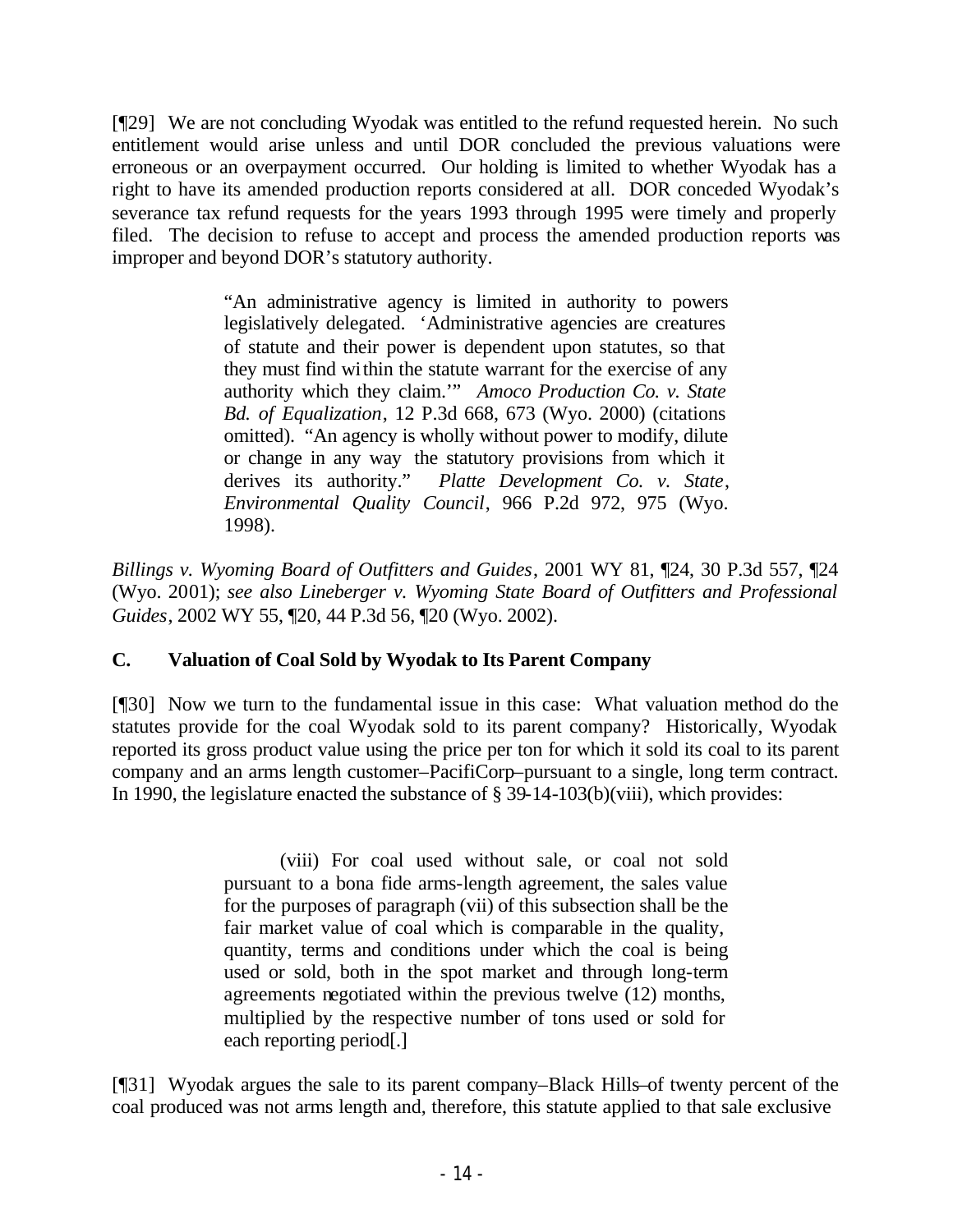of other valuation methods provided in the statutes. However, Wyodak ignores the fact that the remaining eighty percent of the coal was sold under the same contract and at the same price in an arms length transaction. In adopting this statute, the legislature likely did not consider this unique situation in which both arms length and nonarms length sales occurred under the same contract, making application of the statute difficult at best.

[¶32] Wyodak's inability to identify another similar long term contract negotiated in the twelve months previous to the filing of the respective production reports presents an additional problem with applying this provision. Unable to identify a similar long term contract, Wyodak argues spot market prices for coal sold in the Powder River Basin must be used to determine the fair market value of its coal sold to Black Hills. DOR determined spot sales were not "comparable in the .. . terms and conditions under which the coal is being used or sold." Instead, DOR contended other statutory provisions applied which required the higher contract price be used as the basis for the value of Wyodak's coal sales to its parent company.

[¶33] To properly interpret the various statutes applicable to coal valuation, we must first review their fundamental objective. The Wyoming Constitution requires the gross product of mines be taxed in proportion to the value thereof and uniformly valued for tax purposes at full value as defined by the legislature. Wyo. Const. art. 15, §§ 3, 11. The legislature defined "value of the gross product" as the fair market value less deductions and exemptions, Wyo. Stat. Ann. § 39-14-101(a)(xv) (LexisNexis 2001), and "fair market value" as "the amount .. . a well informed buyer is justified in paying for a property and a well informed seller is justified in accepting, assuming neither party to the transaction is acting under undue compulsion." Wyo. Stat. Ann. § 39-11-101(a)(vi) (LexisNexis 2001). With regard to the valuation of coal, the value of the gross product is the fair market value of the product at the mouth of the mine where produced, after the mining or production process is completed, and mining or production is deemed completed when the mineral product reaches the mouth of the mine. Wyo. Stat. Ann. § 39-14-103(b) (LexisNexis 2001). The "mouth of the mine" for a surface mine, such as Wyodak's, is further defined as "the top of the ramp where the road or conveying system leaves the pit." Wyo. Stat. Ann. § 39-14-101(a)(vi) (LexisNexis 2001). All these provisions read together provide the context within which the specific valuation methods contained in § 39-14-103(b) must be interpreted. While the valuation statutes may not result in seamless coverage of all possible mining situations, we conclude the legislature intended for those statutes to be interpreted so that mineral production would be valued at its full fair market value. Wyodak's contention that § 39-14-103(b)(viii) allowed coal sold to its parent company pursuant to a long term agreement to be valued on the basis of spot market prices is inconsistent with this conclusion.

[¶34] When coal sales are not arms length transactions, such as the sales by Wyodak to Black Hills, the potential exists that the sales price may not reflect the fair market value. Typically, one would presume the nonarms length sale price would tend to be lower and thereby more favorable to the preferred customer, such as a parent company, than the actual fair market value. If such an artificially low price were utilized for purposes of taxation, the result would be a lower tax for operators selling to affiliated companies than that paid by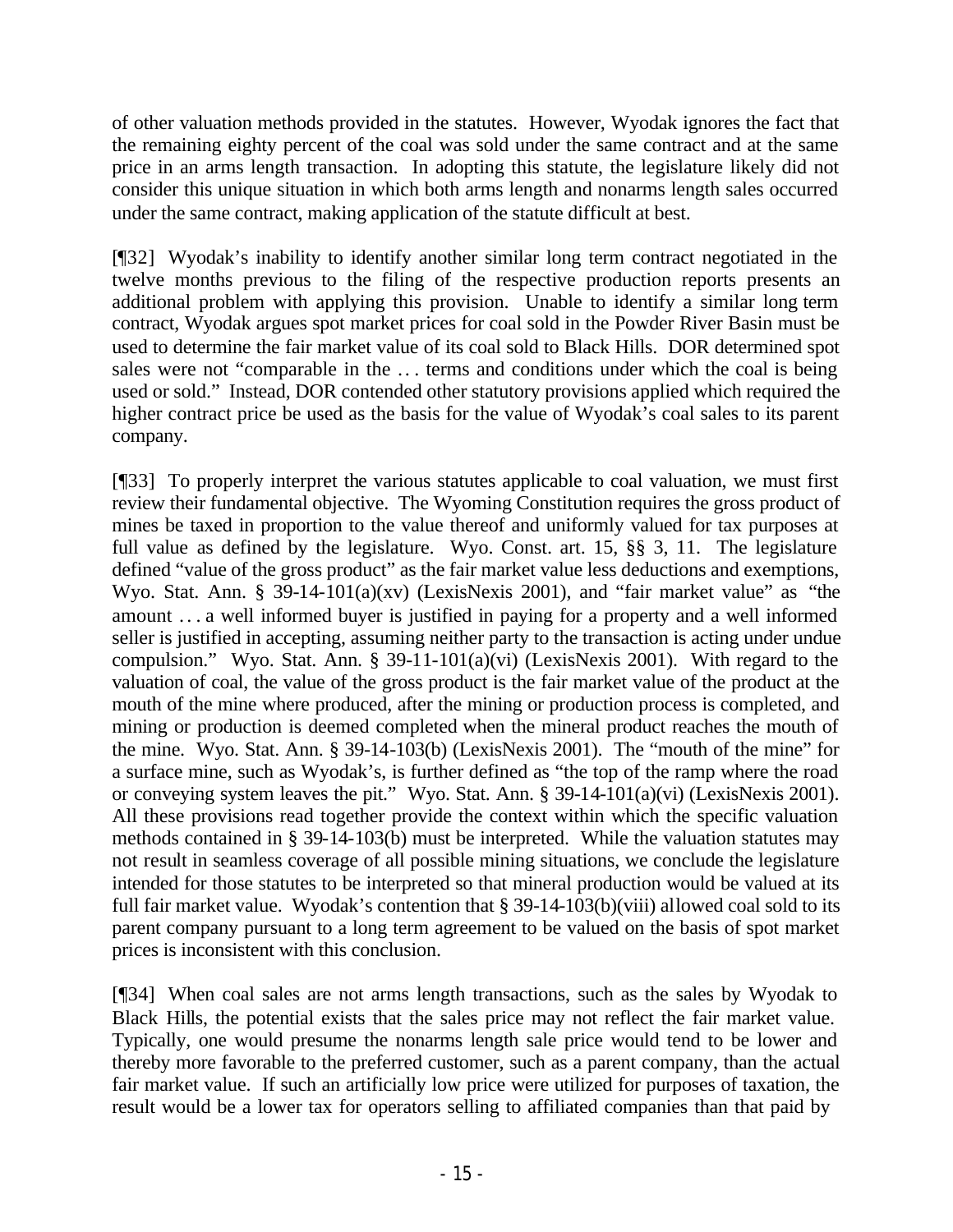other operators. That lack of uniformity would be unacceptable because "[t]he Wyoming Constitution mandates that all coal mines shall be taxed uniformly on the value of their gross product." *Amax Coal West, Inc.*, 896 P.2d at 1332. It is not surprising then that the legislature deemed it important to provide a method for assuring coal sold in nonarms length sales is valued at its full fair market value as if the sale were arms length. We perceive this to be the purpose of  $\S 39-14-103(b)(viii)$ . Using the fair market value of other arms length transactions to establish the value of the nonarms length sale in question assures the full market value is subject to tax. However, the statute requires those other sales to be of coal "which is comparable in the quality, quantity, terms and conditions under which the coal is being used or sold" and allows both the spot market and long term agreements negotiated within the previous twelve months to be utilized. Section 39-14-103(b)(viii). For this valuation method to be employed, comparable coal sales must first be identified, and those sales must be similar in terms and conditions to the nonarms length sale before they can be utilized to establish the value.

[¶35] As fundamental "terms," the lengths of the contracts must be comparable before § 39- 14-103(b)(viii) can apply. It is well accepted that the price of coal sold under long term agreements is based upon different market considerations than the price of coal sold in the spot market. In fact, Wyodak's expert witness testified to the difference between spot sales and long term agreements and concluded that, if long term agreements reflected current market conditions, it would be accidental. Long term contracts provide security of supply at a stable price. That price is dependent on the market conditions in existence at the time the contract is negotiated and the length of the contract term. Both the buyer and the seller assume certain market risks that are not present in the spot market which can respond immediately to changes in market conditions. Comparing spot market prices to long term prices is indisputably comparing apples to oranges, and we do not believe that is what the legislature intended. Instead, we believe it intended comparable spot sales be used to establish the value of nonarms length spot sales and comparable, long term agreements negotiated within the previous twelve months, if any can be identified, be used to establish the value of nonarms length, long term sales.

[¶36] In this case, Wyodak was unable to identify any similar long term contracts negotiated during the prior twelve months and, therefore, claimed spot market prices must be utilized. Under its interpretation, we would have to ignore the statute's requirement that the terms be "comparable," which we cannot do. *Board of County Commissioners of Laramie County v. Dunnegan*, 884 P.2d 35, 40 (Wyo. 1994); *Enron Oil & Gas Company*, 861 P.2d at 1093.

[¶37] The record discloses other differences in "conditions under which the coal is being used or sold" between Wyodak's sales and spot sales. Coal sold by Wyodak was consumed by the adjacent plant and did not require the rail transportation needed for other spot sales from the Powder River Basin. That fact could affect the price a willing buyer would agree to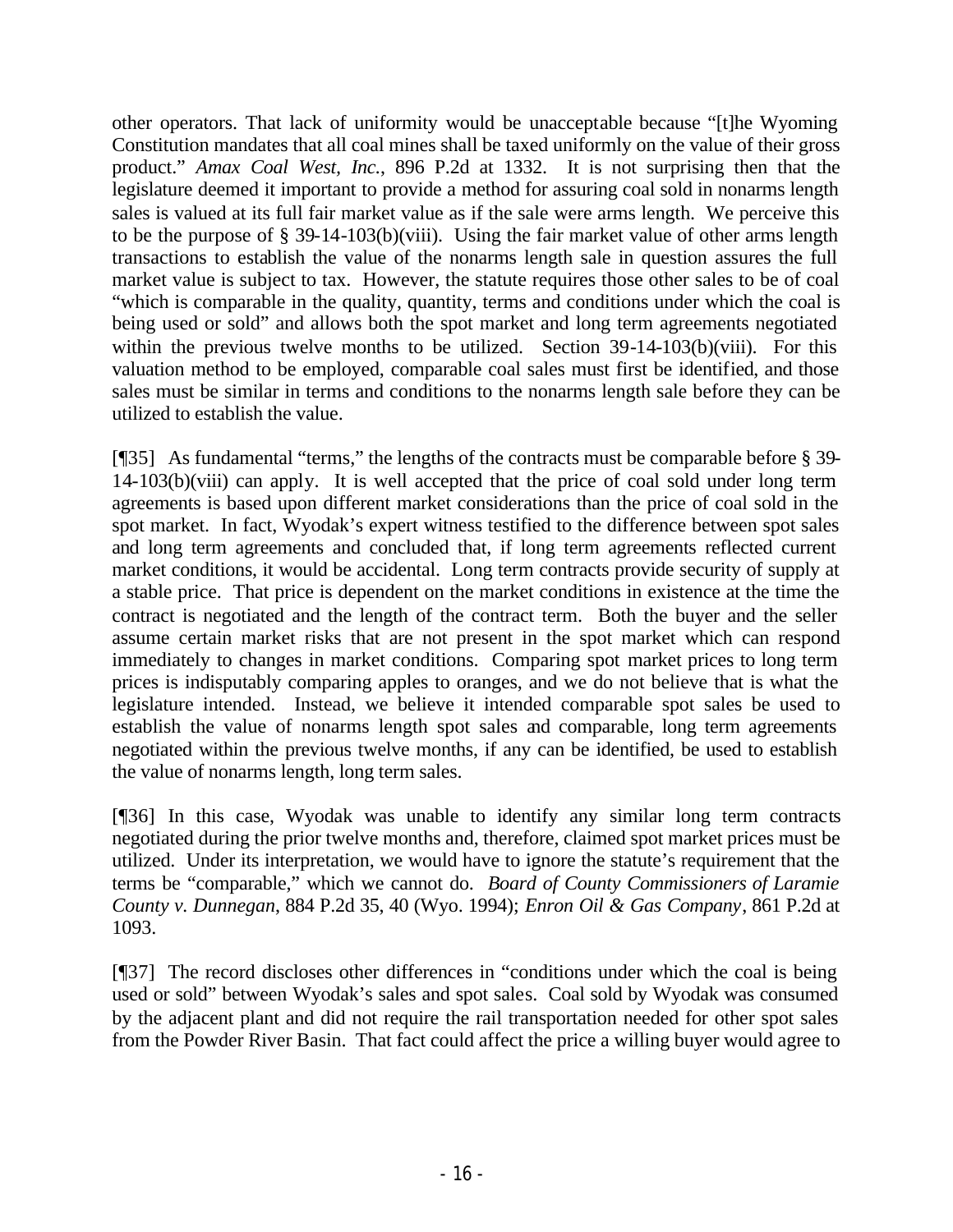pay a willing seller for the coal.<sup>11</sup> In addition, the coal supply agreement between Wyodak and its parent company required that specific coal reserves be committed to the buyers for twenty-six years. This fact could also affect the price upon which a willing buyer and a willing seller would agree.

[¶38] A final reason why applying this provision to Wyodak's circumstances was not likely what the legislature intended is the cost of mining the coal exceeded the spot market price upon which Wyodak relied. It is difficult to conceive the legislature intended for a ton of coal sold under a nonarms length agreement to be taxed at a value less than the cost incurred to mine the same ton of coal. *Hillard v. Big Horn Coal Company*, 549 P.2d 293, 302 (Wyo. 1976).

[¶39] Wyodak contends § 39-14-103(b)(viii) applied to its situation because no other statutory method did. DOR responds that there were two other applicable statutory provisions–§ 39-14-103(b)(v), which applied to coal sold at the mouth of the mine; and § 39-14-102(c), which allowed use of "recognized appraisal techniques" to value coal not sold at the mouth of the mine in an arms length sale and for which no other provision was applicable.

[¶40] The mine mouth statute provides: "In the event the product as defined in paragraph (iii) of this subsection is sold at the mouth of the mine without further movement or processing, the fair market value shall be the price established by bona fide arms-length sale less exempt royalties." Section 39-14-103(b)(v). DOR contends Wyodak's coal was sold to its parent company at the mouth of the mine and the bona fide arms length sale to PacifiCorp should have been utilized to determine the fair market value of Wyodak's production. However, Wyodak contends this section did not apply because the coal was not sold at the mouth of the mine. The parties disagree over how the location of the point of sale should have been determined. DOR contends the point at which possession of, and responsibility for, the coal was transferred constituted the point of sale. In response, Wyodak argues the point of sale was where title transferred. The April 1, 1992, Coal Handling Facilities Agreement between Wyodak and its buyers–PacifiCorp and Black Hills–provided title transferred at the secondary crusher 1,670 feet from the mouth of the mine. Wyodak argues this fact caused the "sale" to occur at that point and not at the mouth of the mine. However, DOR points to the fact that the same agreement provided PacifiCorp (80%) and Black Hills (20%) owned and operated the coal handling facilities which transported the coal from the pit to the plant. Since the buyers assumed possession of, and responsibility for, the coal in the pit, DOR concluded the coal was in fact "sold" at the mouth of the mine. Wyodak references the later December 31, 1993, Agreement for the Sale of Certain Coal Handling Facilities, which provided Wyodak would purchase Black Hill's interest in the conveyance facilities and be responsible for transporting the coal away from the mouth of the mine. This nonarms

 $11$  While Wyodak's expert testified the spot market prices he relied upon were adjusted to deduct the cost of transportation to the more distant buyers, he did not address questions raised concerning the possibility that a seller might be able to obtain a higher price if its buyer has little or no transportation cost.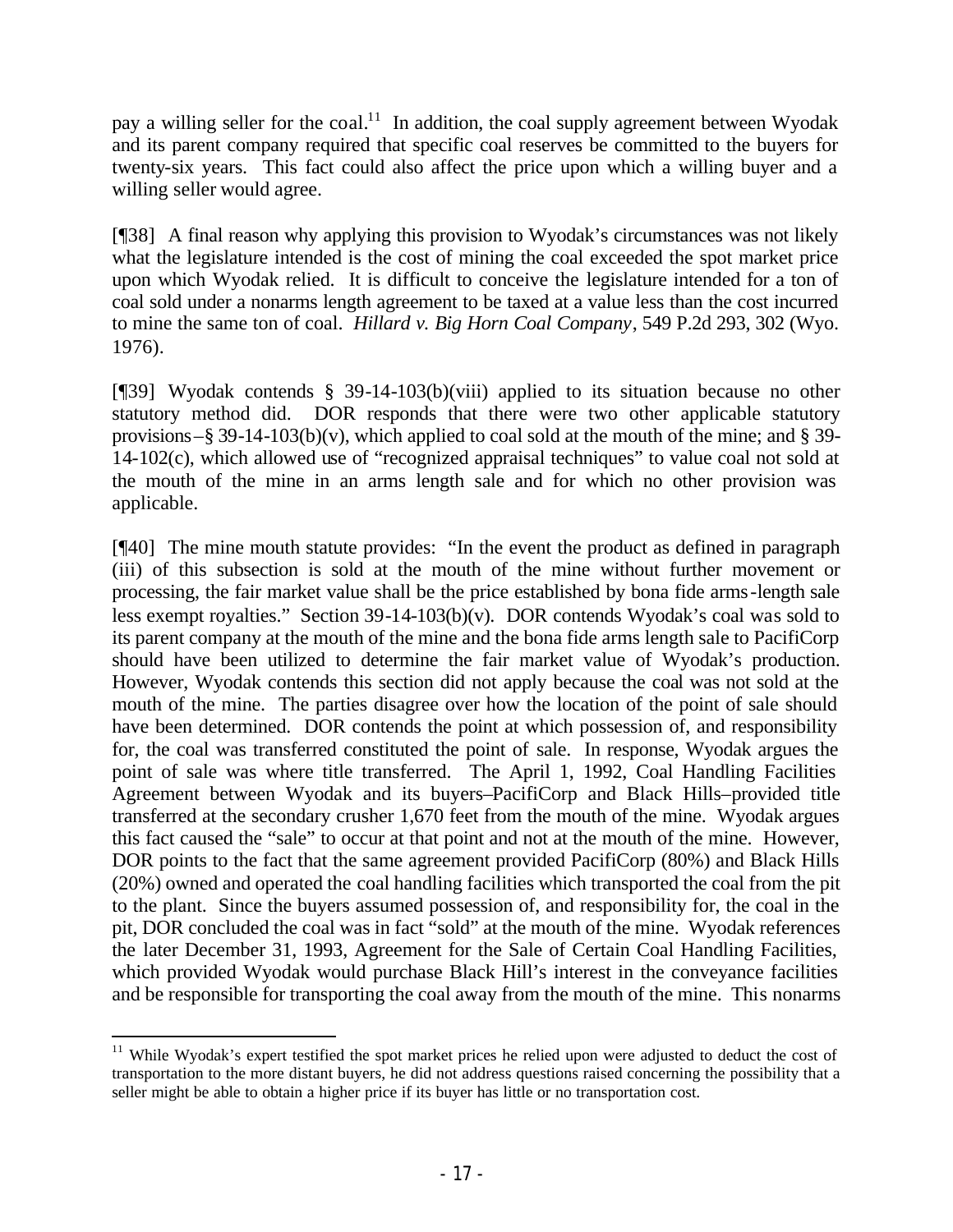length agreement was never signed, and the actual financial impact on the parties is unclear. Irrespective of these concerns, Wyodak contends it became responsible for delivering Black Hill's portion of the coal outside of the pit which prevented the sale of that coal from occurring at the mouth of the mine. Without question, PacifiCorp continued to take possession of the coal in the pit and assumed all responsibility for the coal from that point. The statute provides, "In the event the *product* . . . is sold at the mouth of the mine," bona fide sales can be utilized to determine value. Section 39-14-103(b)(v) (emphasis added). DOR argued, and SBOE agreed, that, because eighty percent of the "product" was sold at the mouth of the mine, coal sales to both PacifiCorp and Black Hills should be considered mine mouth sales.

[¶41] We question whether Black Hill's nonarms length attempt to transfer financial responsibility for the coal conveyance facilities to its subsidiary should be considered determinative of the value of the coal. *State v. Davis Oil Company*, 728 P.2d 1107 (Wyo. 1986). However, for two reasons, we do not perceive the significance of that issue to be as great as the parties apparently do. First, the primary thrust of the statutory distinction between mine mouth sales and sales away from the mouth of the mine appears to be to insure transportation costs are not considered part of the value of the gross product and not to be to determine how to value nonarms length sales that may occur away from the mouth of the mine. Section 39-14-103(b). Neither Wyodak nor DOR argues that Wyodak's contract price included transportation charges. Second, the legislature, in its wisdom, provided § 39-14- 102(c) as a catch-all valuation method for situations which do not fit within the other specific valuation provisions. That section provides:

> (c) Except as otherwise provided, in the event the product as defined in W.S. 39-14-103(b)(iii) is not sold at the mouth of the mine by bona fide arms-length sale, or if the product of the mine is used without sale, the department shall determine the fair market value by application of recognized appraisal techniques.

Section 39-14-102(c). Wyodak claims this section is limited by the phrase "[e]xcept as otherwise provided" and § 39-14-103(b)(viii) otherwise provides. As noted above, we disagree that § 39-14-103(b)(viii) applies where no contracts are identified with comparable terms. The application of "recognized appraisal techniques" includes the use of comparable sales or other bona fide arms length sales. *Amoco Production Company v. Wyoming State Board of Equalization*, 899 P.2d 855, 858 (Wyo. 1995); Wyo. Stat. Ann. § 39-13-103(b)(ii) (LexisNexis 2001); Department of Revenue Rules ch. 6, §§ 4(n), 10. Consequently, whether § 39-14-103(b)(v) or § 39-14-102(c) applied, the statutes allowed the contract price paid by PacifiCorp, a comparable sale, to be utilized to determine value in this circumstance.

[¶42] This conclusion is unavoidable given the constitutional and statutory construct governing mineral taxation which mandates uniform taxation of the gross product at the full fair market value. Underlying all the issues in this dispute was the sale of the same coal to PacifiCorp under the same contract and circumstances, which no one disputes should be